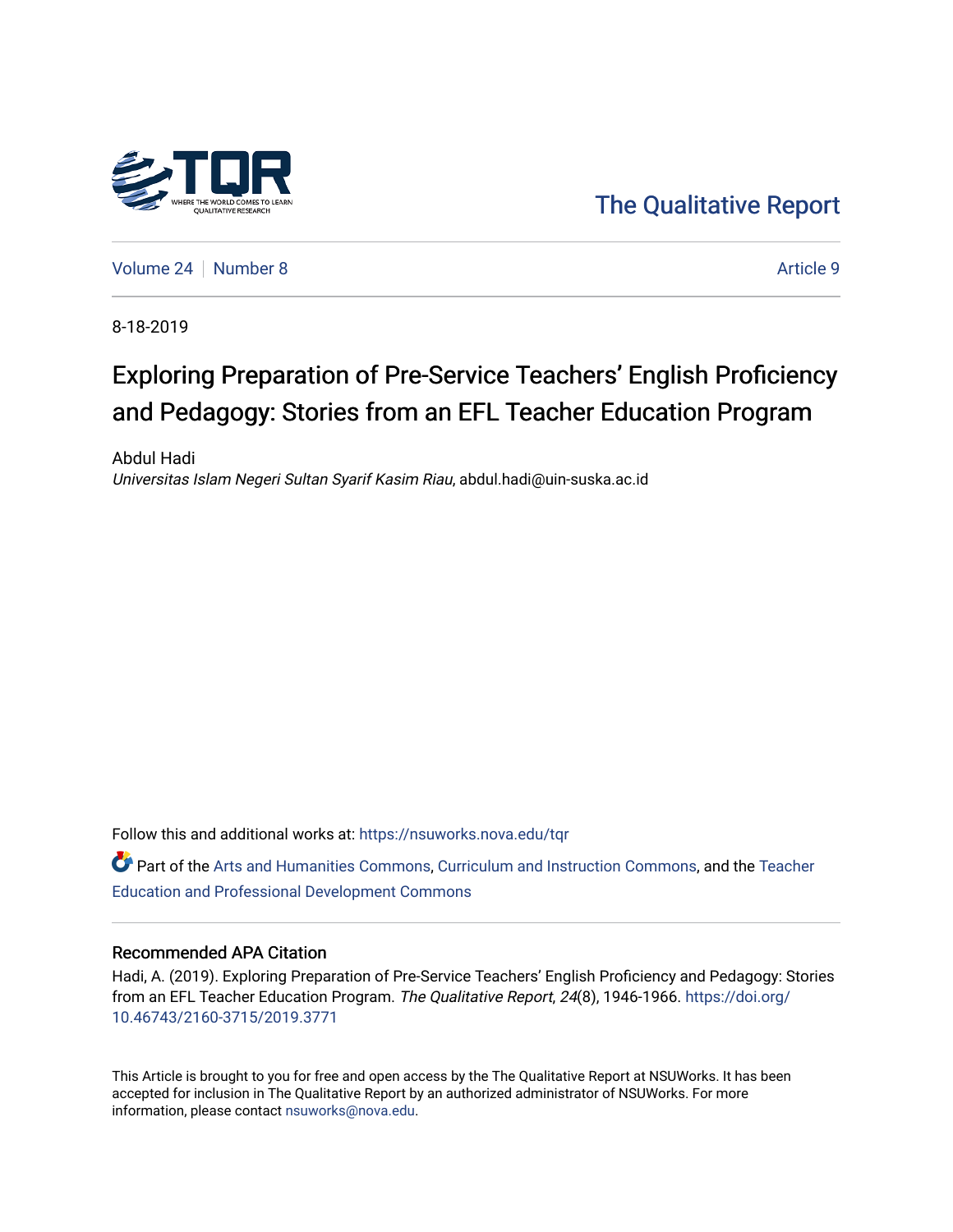# **Qualitative Research Graduate Certificate** Indulge in Culture



Exclusively Online . 18 Credits

**LEARN MORE** 

## Exploring Preparation of Pre-Service Teachers' English Proficiency and Pedagogy: Stories from an EFL Teacher Education Program

## Abstract

Many English teachers today are non-native speakers of English graduating from Pre-service English Teacher Education (PETE) programs in English as a Foreign Language (EFL) context. They undertake their teaching career in a strategic but challenging linguistic and educational situation. This paper reports findings from such a situation based on a qualitative case study of a PETE program at an Indonesian university that aimed to explore the nature of curriculum provision in preparation to develop pre-service teachers' English proficiency and pedagogy. Data were collected from pre-service teachers, teacher educators, and program administrator using interviews, focus groups, and classroom observations. Results of data analyses revealed a nature of curriculum provision that is inadequately supportive in preparing pre-service teachers' English proficiency and pedagogy. It is represented in three emerging themes: inadequacy of English proficiency in learning to teach English, lack of balance between theory and practice, and inadequate facilitation for contextual and integrated learning experience.

## Keywords

Pre-service Teachers, English Proficiency, Pedagogy, Teacher Education Program, Qualitative

## Creative Commons License



This work is licensed under a [Creative Commons Attribution-Noncommercial-Share Alike 4.0 International](https://creativecommons.org/licenses/by-nc-sa/4.0/)  [License](https://creativecommons.org/licenses/by-nc-sa/4.0/).

## Acknowledgements

Data for this article were part of the larger data set gathered for my doctoral study at the University of Sydney from 2009 to 2014. The doctoral study was sponsored by the Australian Government through the Australian Development Scholarship. I wrote the initial draft of this article during my appointment as an Honorary Visiting Scholar at the University of Technology Sydney in 2018. The program was sponsored by Direktorat Pendidikan Tinggi Keagamaan Islam of the Indonesian Ministry of Religious Affairs. Revision of the article was completed during my Fulbright Visiting Scholar program at the University of Michigan in 2019. Opinions or views contained within this article are solely of my own and do not represent the policies or official position of any of the institutions mentioned above.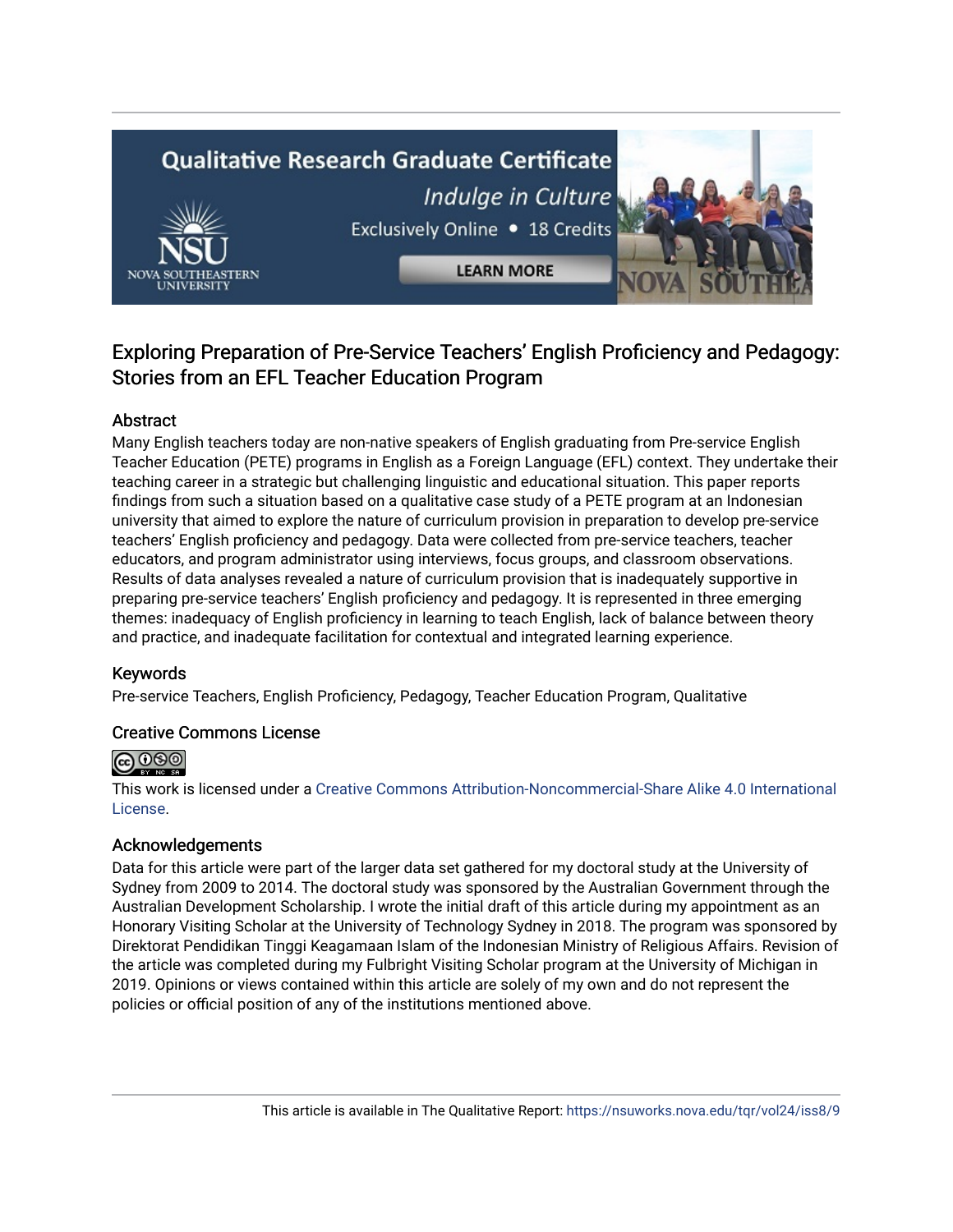

## **Exploring Preparation of Pre-Service Teachers' English Proficiency and Pedagogy: Stories from an EFL Teacher Education Program**

Abdul Hadi Universitas Islam Negeri Sultan Syarif Kasim Riau, Indonesia

*Many English teachers today are non-native speakers of English graduating from Pre-service English Teacher Education (PETE) programs in English as a Foreign Language (EFL) context. They undertake their teaching career in a strategic but challenging linguistic and educational situation. This paper reports findings from such a situation based on a qualitative case study of a PETE program at an Indonesian university that aimed to explore the nature of curriculum provision in preparation to develop pre-service teachers' English proficiency and pedagogy. Data were collected from pre-service teachers, teacher educators, and program administrator using interviews, focus groups, and classroom observations. Results of data analyses revealed a nature of curriculum provision that is inadequately supportive in preparing pre-service teachers' English proficiency and pedagogy. It is represented in three emerging themes: inadequacy of English proficiency in learning to teach English, lack of balance between theory and practice, and inadequate facilitation for contextual and integrated learning experience. Keywords: Preservice Teachers, English Proficiency, Pedagogy, Teacher Education Program, Qualitative*

## **Introduction**

Preparing teachers of English as a Foreign Language (EFL) in an expanding circle country is a challenging enterprise. Unlike in inner circle countries (Britain, Canada, the United States, Australia, New Zealand,) where English is a primary language of communication, or in outer circle countries (i.e., India, Singapore, Nigeria) where English is widely used as a second official language, in expanding circle countries such as Indonesia, China, and Egypt English is usually considered a foreign language (Kachru, 1985). In these countries, English is also not related to historical linguistic heritage as embedded in the past colonial relation between the inner and outer circle countries (Kachru, 1985; see also Jenkins, 2015). Thus, one of the challenges in preparing EFL teachers in expanding circle countries relates to the limited functional role of English in government and in socio-cultural interactions among people living in the countries (Kachru & Nelson, 2006). Consequently, there is absence or lack of immediate need to use English, which can be detrimental to prospective teachers' motivation and efforts in learning to teach the foreign language. It is a linguistic and educational situation that requires well-planned and well-coordinated efforts to ensure that EFL teacher education programs in expanding circle countries are equipped with all the preconditions to produce qualified and professional English teachers.

Richards (2017) emphasizes the importance of adequate English proficiency prior to teaching English. However, he also warns that native-like English proficiency is not a requirement in order to be able teach English. Considering that up to 80 percent of English teachers worldwide are non-native speakers of English (Canagarajah, 1999) and that there are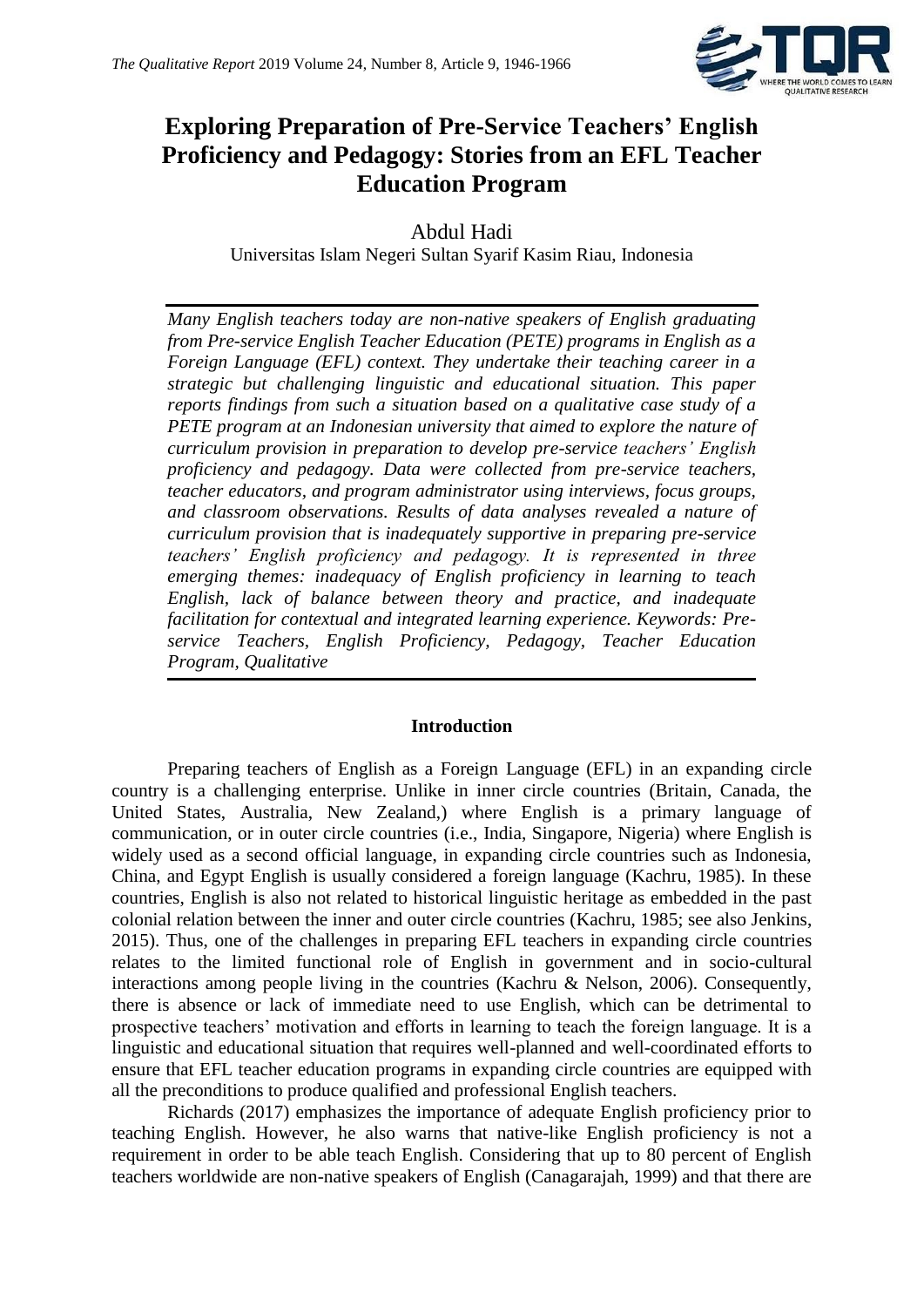more speakers of English from the expanding circle than those from the inner circle (Canagarajah, 2005; Kachru & Nelson, 2001), requiring non-native speaker teachers of EFL to achieve native-like proficiency is logically irrelevant. What is of high importance for EFL teacher education programs in these countries is to ensure that non-native English speaking pre-service teachers develop their English proficiency to a level that allows them to use English intelligibly both for general communication and, more importantly, for effective classroom teaching (Renandya, 2018; Richards, 2017).

This context of EFL teacher education illustrated above indicates the crucial roles of pre-service EFL teacher education programs in the expanding circle of English. They are in a strategic, but at the same time also challenging, position of ensuring that education of their pre-service English teachers is a process that empowers them to develop their English proficiency and pedagogy to a level that is supportive for EFL learning in schools. Nunan (2003), for example, has long called for countries in the Asia-Pacific region to revamp their English teacher education programs by ensuring that pre-service English teachers are equipped with adequate proficiency in English and pedagogical skills to teach it.

A number of studies have examined practicing English teachers' proficiency and pedagogy in the expanding circle countries such as Butler's (2004) and Yook and Lee's (2016). Likewise, analyses and commentaries on this issue have also been published, which include among others the work of Susilo (2015)—a critical description of EFL teacher education curriculum in the current context of Indonesian Qualification Framework—and Al-Hazmi (2003) on EFL teacher preparation programs in Saudi Arabia. However, only a few studies have explored the nature of curricular provision of English proficiency and pedagogy to pre-service English teachers in the expanding circle countries. Recently, aside from studies by Nguyen (2013) and Sulistyo (2015), little to none is known about the real nature of curricular provision of English proficiency and pedagogy to pre-service teachers by EFL teacher education programs in the expanding circle countries. This lack of data-based research on the nature of EFL teacher education programs in their curriculum provision of English proficiency and pedagogy to pre-service teachers in these countries may hinder efforts to improve English communication skills of people from parts of the world with very significant number of population, economic growth, political influence, and socio-cultural resources.

It is important, therefore, to explore the extent to which EFL teacher education programs in the expanding circle of English have aligned education of their pre-service English teachers, particularly in terms of improvement of their English proficiency and pedagogy. How have the EFL teacher education programs responded to the challenges of learning English and learning to teach it in such a foreign context? How has the increasing role of English as a global language been considered in developing pre-service teachers' command of the English language and the pedagogy to teach it? In the context of the expanding circle of English such as Indonesia—where data for this study was gathered, these are important questions that require further empirical exploration.

#### **EFL Teacher Education for Non-Native Speakers of English**

Studies in the area of Second Language Teacher Education (SLTE) for non-native English speakers (Braine, 2004; Brutt-Griffler & Samimy, 1999; Kamhi-Stein, 2009; Lee, 2004; Seidlhofer, 1999) have indicated that both NESs (Native English Speakers) and NNESs (Non Native English Speakers) can become successful and effective EFL teachers, and that NESs do not necessarily have greater opportunities to develop their skills purely because of their native proficiency in English. Other work in this area also suggests that both NESs and NNESs encounter challenges in their journey to become accomplished EFL teachers and that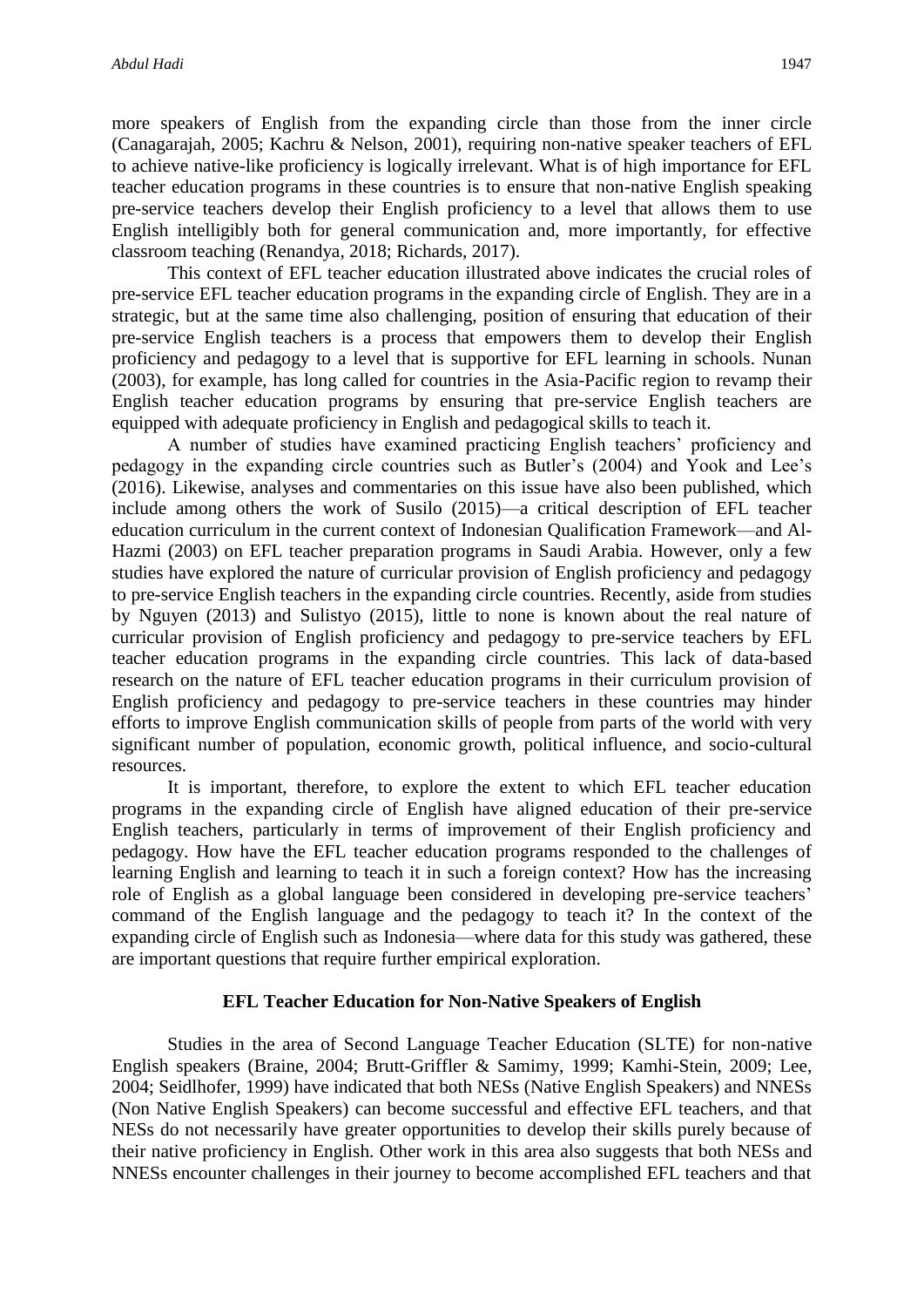their SLTE experience can be enhanced through collaboration between NES pre-service teachers and NNES pre-service teachers (e.g., de Oliveira & Richardson, 2004; Mahboob, 2004).

Researchers and practitioners in the field have proposed new ideas about how NNESs can be better prepared to become successful EFL teachers. Lee (2004) introduced four strategies in the preparation program of pre-service Non-Native English-Speaking Teachers (NNESTs) in a Hong Kong university. These include encouraging reflection, capitalizing on the strengths of NNESTs, reinforcing the need for ongoing language improvement, and using NNEST educators as role models.

Although employing Lee's four strategies might be effective in raising and increasing NNES pre-service teachers' awareness of their strengths and weaknesses, further studies are needed to explore whether similar strategies will result in accomplished teaching performance. Lee's (2004) four strategies were implemented within the scope of "a compulsory course called 'Subject Curriculum Teaching' (SCT)" (p. 236) and not in a comprehensive PETE in EFL context. Thus, it is sensible to believe that more significant impact can be expected if the four strategies above are employed within a larger systemic context such as PETE programs in EFL context.

Previously, Kamhi-Stein (1999) and Liu (1999) responded to the needs and background of NNES pre-service teachers in such a larger context. Kamhi-Stein argued that courses in the TESOL (Teaching English to Speakers of Other Languages) curriculum need to incorporate issues that are relevant to NNES pre-service teachers. Similarly, Liu (1999) maintained that TESOL teacher education programs in English speaking countries have failed to address issues related to the needs and background of NNES pre-service teachers. He argued that the provision of TESOL courses is heavily western based and proposed that the TESOL courses be contextualized according to the needs and background of NNESTs and students learning English in EFL contexts. He observes that the new orientation benefits both native and non-native English-speaking pre-service teachers who plan to teach in EFL contexts. This proposal by Liu is confirmed in a recent study by Inoue and Stracke (2013) which highlights the importance of incorporating the issues of non-nativeness and EFL context in SLTE.

The work of Kamhi-Stein (1999) and Liu (1999) provides insights on how English teacher education programs can better accommodate the needs and background of NNES prospective teachers. However, it did not adequately represent the EFL context embedded in the expanding circle of English and was not situated within a whole institutional context of a PETE program. Considering the significant number of pre-service English teachers educated in EFL context and the strategic role of PETE programs in their teacher preparation, research is warranted to explore this issue in the context of SLTE programs in EFL setting. Without such studies, provision of more germane education for NNES pre-service teachers in EFL setting remains at the periphery of SLTE literature. Besides, strategies or proposals to improve the quality of a teacher education program require support from all key players of the program, rather than from an individual within the program, otherwise their effectiveness and relevance will be of minor and temporary significance.

### **Curriculum Provision and Pre-Service Teachers' English Proficiency and Pedagogy**

One way of understanding the nature of the preparation of pre-service teachers' English proficiency and pedagogy is by referring to approaches to SLTE. As shown in Table 1, the nature of the three approaches to SLTE—training/behaviorist approach, development/humanistic approach, social constructivist/sociocultural approach (see Johnson, 2006, 2009; Richards, 1989; Roberts, 1998) — may be observable in the curriculum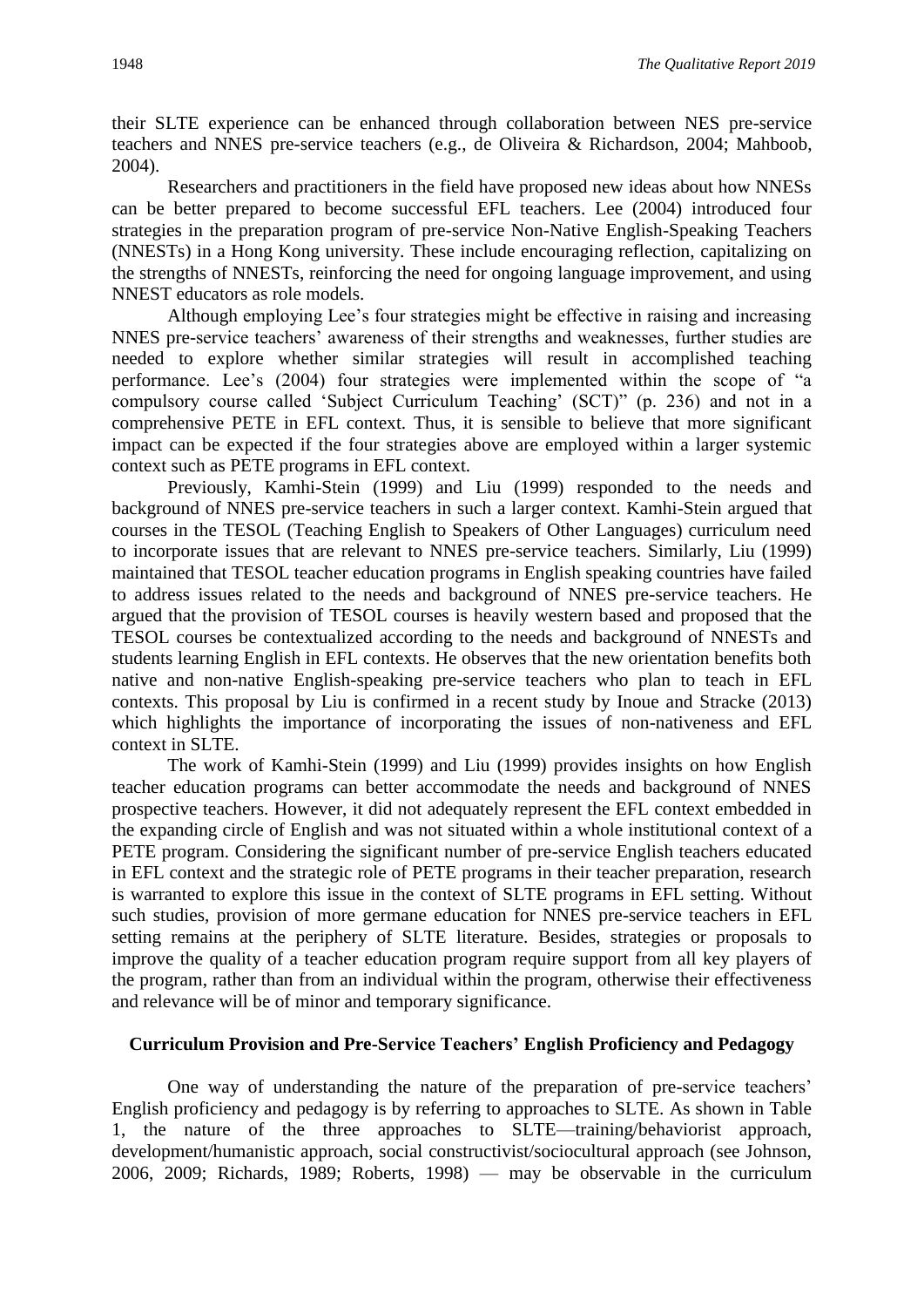provision for developing prospective teachers' English proficiency and pedagogy. Table 1 shows that the nature of prospective teachers' preparation in an SLTE program is not necessarily exclusive to one approach, but rather indicates the possible pervasiveness or integration (signified by the dotted lines) of the three approaches.

| <b>Approaches to SLTE</b>                       | Nature of the Approaches Potentially<br>Observable in the Preparation of Student<br>Teachers'<br>English proficiency<br>and<br>pedagogy                                                                                                                                                                                                                                                                   |
|-------------------------------------------------|-----------------------------------------------------------------------------------------------------------------------------------------------------------------------------------------------------------------------------------------------------------------------------------------------------------------------------------------------------------------------------------------------------------|
| Behaviorist/Training Approach                   | Rigid/inflexible $\equiv \gt$ in the process of<br>$\bullet$<br>learning to teach<br>Prescriptive/Theory-driven ==><br>in<br>presentation or instruction<br>Top-down $\equiv$ > in teacher educator-<br>student teachers relation<br>Pre-determined $\implies$ in program's<br>orientation                                                                                                                |
| Developmental/Humanistic Approach               | Reflective and Collaborative $\Rightarrow$ in<br>$\bullet$<br>the process of learning to teach<br>Discovery-oriented/Inquiry-based $\equiv$<br>in presentation or instruction<br>Bottom-up ==> in teacher educator-<br>student teachers relation<br>Enabling/Empowering<br>in<br>$\equiv \equiv \gt$<br>program's orientation                                                                             |
| Social Constructivist/Sociocultural<br>Approach | Reflective,<br>Collaborative,<br>$\bullet$<br>and<br>Contextual/Socially Grounded ==> in<br>the process of learning to teach<br>Constructively Prescriptive/Guided<br>leading to Inquiry-based $==>$ in<br>presentation or instruction<br>Interactive (top-down and bottom-up)<br>teacher educator-student<br>$\Rightarrow$ in<br>teachers relation<br>Enabling/Empowering<br>1n<br>program's orientation |

## **Table 1: Approaches to SLTE and the Nature of Curriculum Provision for Developing Pre-service Teachers' English Proficiency and Pedagogy**

Based on Johnson, 2006, 2009; Richards, 1989; Roberts, 1998

This view of pervasiveness in SLTE curriculum is supported by Trappes-Lomax (2002) who argues that the preparation of pre-service teachers' English proficiency and pedagogy needs to accommodate the interrelatedness of language use, language acquisition, and language objectification within the language teacher education world, and not view them as separate to one another. This view is also in line with Darling-Hammond's (2006) finding on the importance of building strong coherence and connection among the courses offered to preservice teachers. It is important to note, however, that the preparation of pre-service teachers' knowledge and skills need to be understood not only through their permeable nature, but also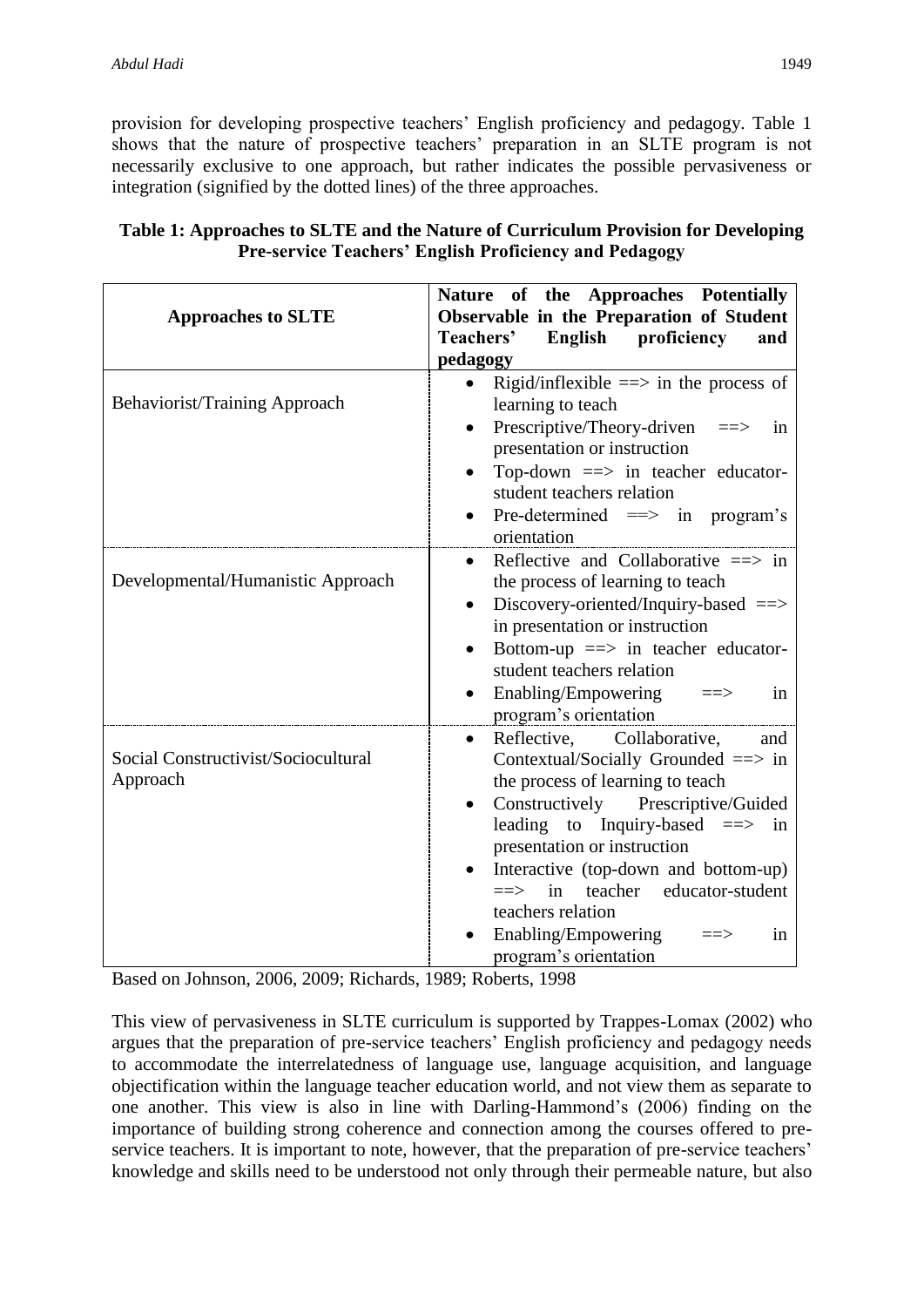through their social and empowering nature as situated within the relevant contexts and realities of schooling, society, culture, politics, education, and government policies (Johnson, 2006).

#### **Context of the Study**

This study is situated in the context of pre-service English teacher education in Indonesia where I have been teaching English and pre-service English teachers for more than fifteen years. It is part of a doctoral study exploring the curriculum of two PETE programs in a central Sumatran province in Indonesia. I conducted the study within the context of a common public perception that many English teachers in the country are not adequately qualified to teach the language, which poses questions on the nature of teacher preparation implemented by Indonesian PETE programs (see Renandya, 2018). This question of the nature of Indonesian PETE programs is further prompted by the unsatisfactory English proficiency and communication ability of Indonesian school students as indicated in studies by Bradford (2007), Cahyono & Widiati (2004), Dardjowidjojo (2000), Jazadi (2000), Lengkanawati (2005), Madya (2007), Marcelino (2008), Sadtono (2007), and Yuwono & Harbon (2010). Recent survey by EF EPI (2018) also shows that Indonesia is in the low English proficiency level internationally. While many factors can be attributed to this unsatisfactory result of English education, the role of pre-service English teacher education because of its indirect impact, has often been sidelined as a contributing factor. Questions on the nature of how pre-service teachers' English proficiency and pedagogy to teach it have been provided in Indonesian PETE programs, therefore, constitute an area of educational research that deserve a further exploration.

As a former English teacher and currently as a teacher educator in one of Indonesian PETE programs, I have experienced and observed that the importance of teachers' role and of the nature of their pre-service teacher education is often overlooked in government's initiative to improve the quality of English education in Indonesian school system. Despite the central importance of proficiency in English and the pedagogy to teach it (see Renandya, 2018; Richards, 2017) in the realities of schooling faced by English teachers, the nature of Indonesian PETE programs in developing these qualifications for their prospective teachers remain largely unknown. By conducting this study, I attempt to provide empirical descriptions of the nature of an Indonesian PETE program in Sumatra in developing its preservice teachers' English proficiency and pedagogy and to explore factors contributing to the emergence of such descriptions. Insights from the findings are potentially invaluable for development of PETE programs that are relevant to meet the current realities of English education in Indonesian school system. Besides, through findings of this study, I attempt to shed light on the importance of research in promoting evidence-based educational planning and policy-making that reflect awareness of the central role of pre-service teacher education in impacting the quality of learning in Indonesian schools.

#### **Methodology**

As previously implied, the guiding research question for this study, therefore, is: What is the nature of curriculum provision for developing pre-service teachers' English proficiency and pedagogy in a PETE program of a public university in a central Sumatran province, Indonesia? In order to explore the answer to this research question, I conducted a qualitative case study at the PETE program involving participation of pre-service teachers, teacher educators, and program administrators affiliated with the program. The justification for employing the qualitative approach and case study research design is discussed below.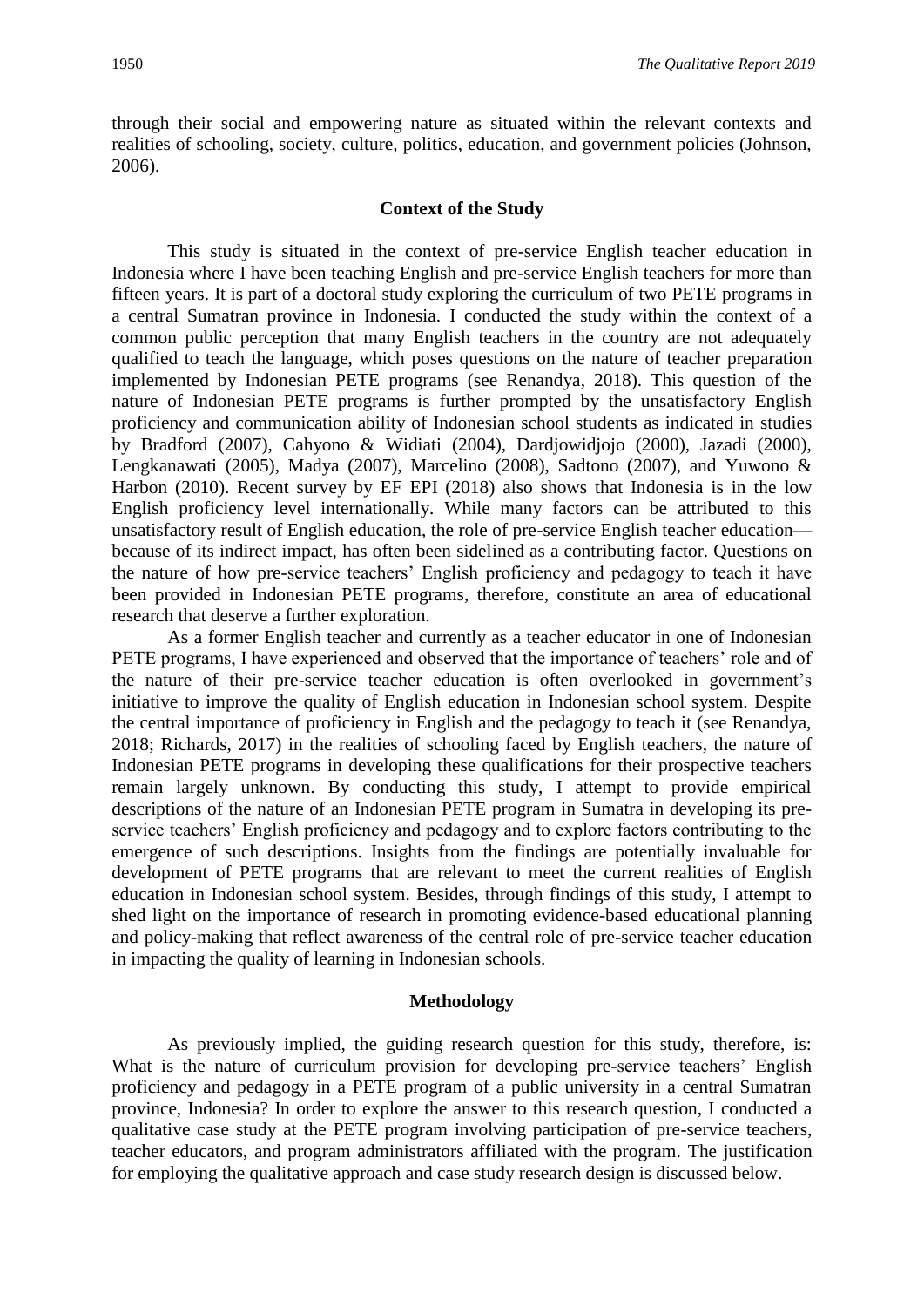The use of a qualitative approach in this study was driven by the study's aim to generate in-depth and holistic findings regarding the nature of curriculum provision for developing pre-service teachers' English proficiency and pedagogy within the context of a PETE program in an Indonesian public university. It is a relevant research approach because this study involves exploration as a process to generate deep understanding of the nature of curriculum provision (see Creswell, 2012). In other words, the study does not aim to make any statistical generalizations to support its findings, which is relevant to Patton's (2002) "Themes of Qualitative Inquiry" (p. 40).

In term of design strategies, Patton's (2002) themes of qualitative inquiry include three characteristics of qualitative study, namely naturalistic inquiry, emergent design flexibility, and purposeful sampling. This study constitutes a naturalistic inquiry in that it attempted to investigate the nature of the curriculum provision in its natural settings without any manipulation or control of any aspects of the research objects. It also reflects the second characteristic—emergent design flexibility—as I was open to any issues emerging during the research and responded to them adequately, abandoning any irrelevant predetermined plans as the research continued. Finally, I employed purposeful sampling in this study because indepth exploration of the nature of the curriculum provision was only possible by purposely focusing the research problem on a single case of PETE program. It was beyond my ability and resources to conduct a study using a random sample of similar programs throughout Indonesia. Besides, it is insights on the issue that I was aiming at, and "not empirical generalization from a sample to a population" (Patton, 2002, p. 40).

The appropriateness of case study research in this study can be justified by the nature of the research question formulated. The study aims to seek answers to the "what" question on the nature of curriculum provision for developing pre-service teachers' English proficiency and pedagogy without any manipulation or control. This is deemed an appropriate decision according to Ellinger et al. (2005) who mentioned that "[c]ase study research is most appropriate when the researcher is interested in 'how,' 'what,' and 'why' questions" (p. 330). Yin (2009) also argues that the "what" question is appropriate in exploratory case study research.

This use of case study is also a response to Bjork's (2005) observation that there is too much reliance on statistical and quantitative approach in understanding educational development in Indonesia. This qualitative case study is an effort to provide depth to generate the full picture of the educational issues being investigated. The use of qualitative case study design is, thus, relevant to Bjork's (2005) call for more emphasis on employing qualitative data, and not solely on quantitative data, in understanding Indonesian education and teacher education.

#### **Participants and Data Collection**

After obtaining approval for the conduct of this study from Human Research Ethics Committee (HREC) at the University of Sydney, I began collecting all relevant data from different groups of participants using multiple methods to allow triangulation of data at both the data collection and data analysis stages (Yin, 2009). I collected data from pre-service teachers, teacher educators, and program chair using interviews, classroom observations, and focus group discussions.

Data collection from pre-service English teachers took place in two phases. The first phase involved data collection using classroom observation technique to gather relevant data through observation of the performance and participation of preservice teachers and their teacher educators. I conducted six classroom observations, which include observations of teaching and learning process in the following courses: Curriculum and Material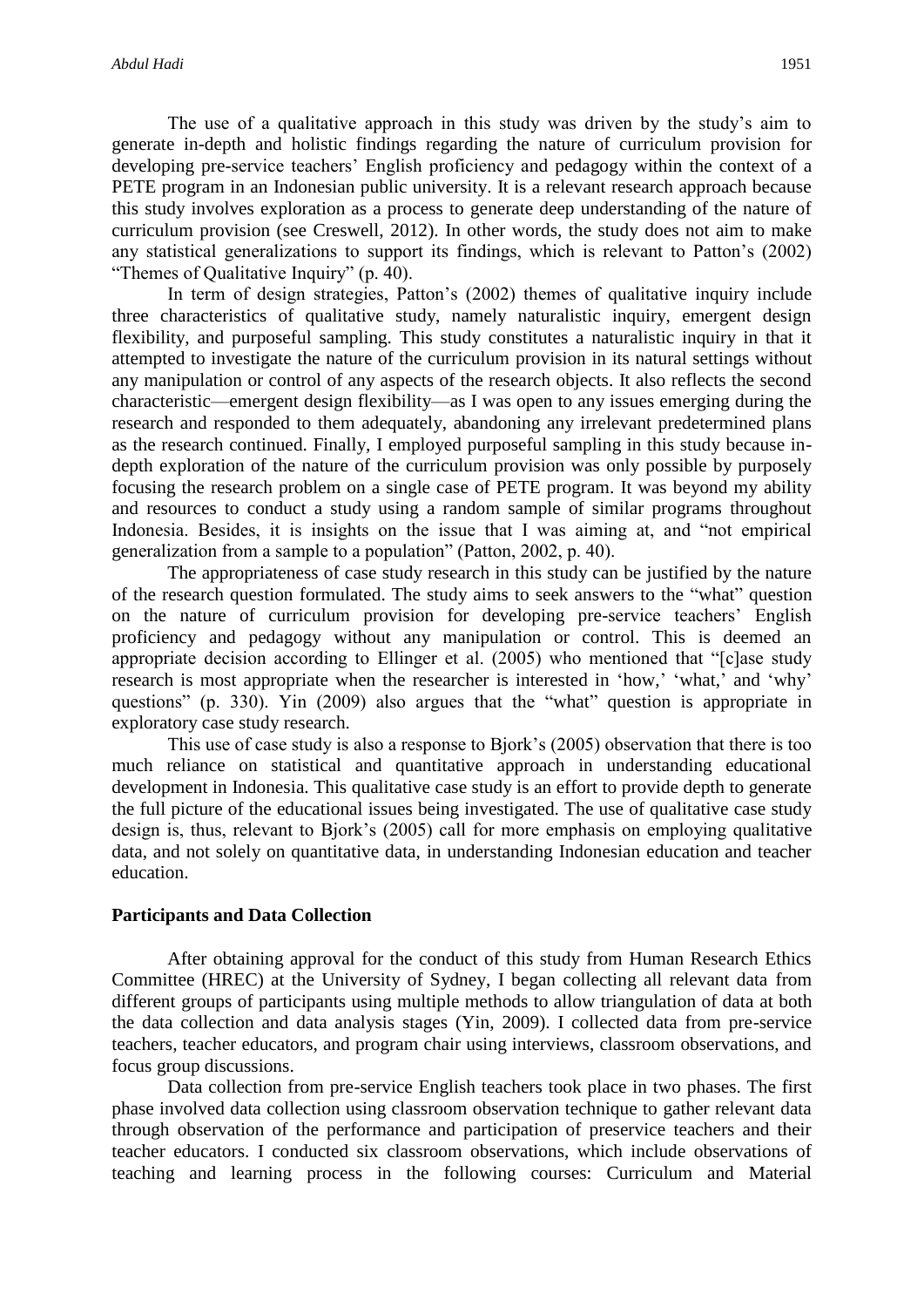Development, English Phonology, Introduction to Linguistics, English Grammar, Students Learning Development, and Sociolinguistics. The pre-service teachers participating in these classroom observations were in the second, fourth, and sixth semesters of their study. During the observations, I took descriptive and reflective field notes. After obtaining consent from the teacher educators and pre-service teachers observed, I also video-recorded the teaching and learning process for the purposes of complementing and rechecking the accuracy of my field notes.

The second phase comprised focus groups involving two groups of five to seven preservice English teachers. Initially, I intended to conduct three focus groups in order to represent three classes of sixth semester pre-service English teachers that existed during the period of this study. Unfortunately, none of the pre-service teachers in one of the three classes were available to participate in the planned focus group. The sixth semester preservice teachers were selected because they had experienced almost all of the components of the PETE curriculum. Besides, only a few of the eighth semester pre-service teachers were around during the data collection. Some of them have completed their study, and some others who had not graduated were focusing on completing their final project paper.

In each focus group, I asked the pre-service teachers to respond to how their experience in learning to develop their English proficiency and pedagogy was similar to or different from description of the following three different natures of curriculum provision in teacher education programs (see Johnson, 2009; Richards, 1998; Roberts, 1998):

- (1) a pre-service teacher education program adopting behaviorist / training approach
- (2) a pre-service teacher education program adopting developmental / humanistic approach
- (3) a pre-service teacher education program adopting social constructivist / sociocultural approach.

I provided every pre-service teacher in the focus groups with written descriptions of each type of pre-service teacher education program and read each description out loud before asking them to respond. All focus group discussions with the pre-service teachers were carried out in either a classroom or a room in the library at their university's campus and took place between 60 to 90 minutes. With consent from all participants, I video-recorded the focus group sessions to facilitate transcription and analysis of the focus group data.

Data from teacher educators were also obtained in two phases, first through classroom observations and later through interviews. The classroom observations are the same ones as described previously for data collection from pre-service teachers and were intended to gather data on the nature of curriculum provision from the context of teacher educator' classroom practice. There were two classroom observations which were specifically conducted to gather data regarding the nature of curricular provision to develop pre-service teachers' English proficiency (English Grammar) and pedagogy (Curriculum and Material Development); however, relevant data from the other four classroom observations were also included to support exploration of nature of the PETE curriculum provision. All classroom observations were carried out before interviews with the teacher educators in order that their teaching performance was not influenced by themes discussed in the interviews. There were eight teacher educators interviewed, including two teacher educators whose class was not observed and taught general educational courses in Indonesian. The interviews were conducted either in an office room at their university's campus or in the teacher educators' place of residence. These interviews generally lasted from 40 to 60 minutes. After obtaining their written consent, the interviews with the teacher educators were also audio-recorded.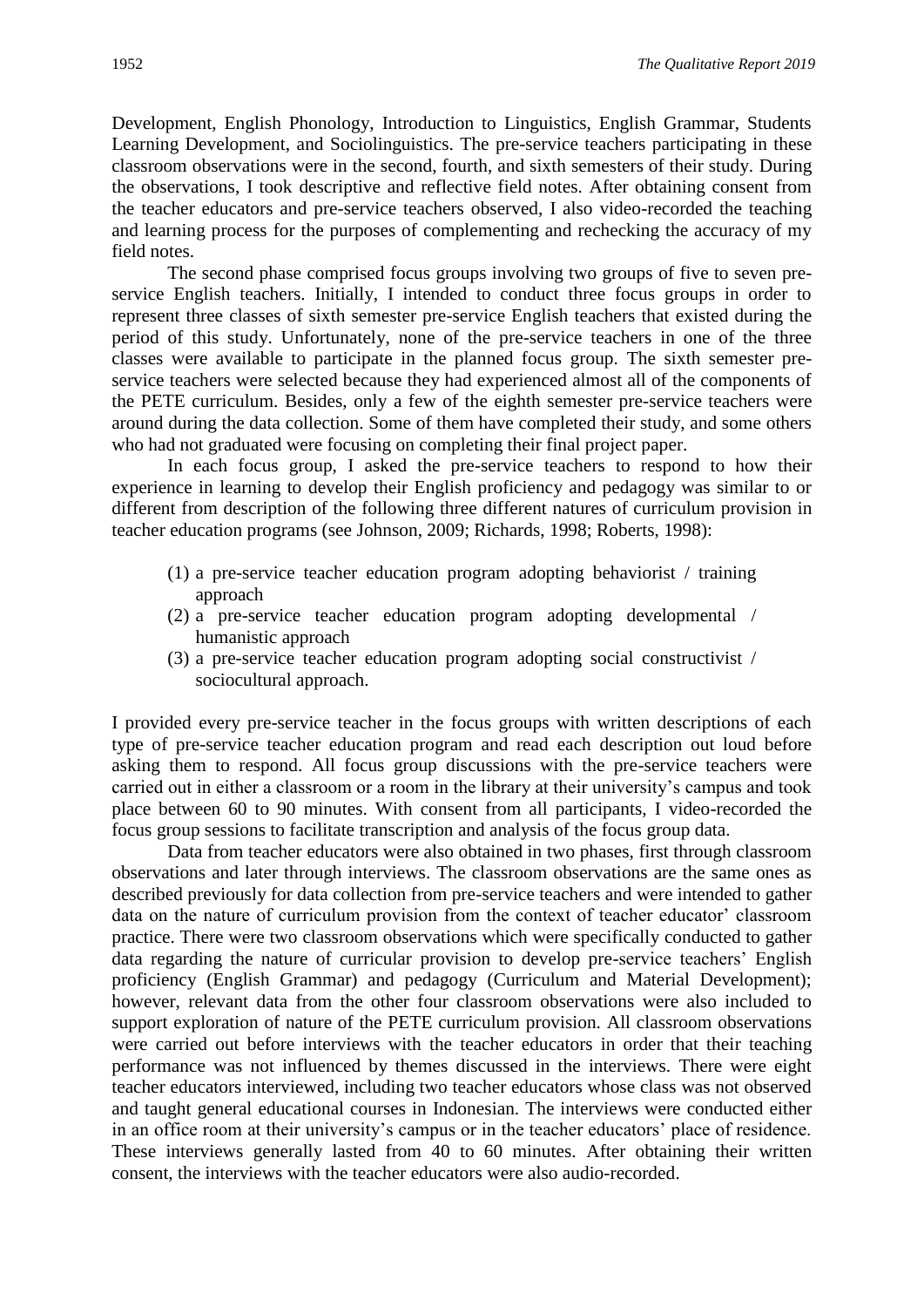In order to obtain data about the general direction and principles of curriculum of the PETE program as well as its implementation and evaluation, I conducted an in-depth and unstructured interview with the Chair of the PETE program as the program administrator. The program Chair' responses in this interview provided the basis to further exploring the nature of curriculum provision in the PETE program in developing their pre-service teachers' English proficiency and pedagogy. The interview took place between fifty to sixty minutes, and with the consent of the program chair, I audio-recorded the interview.

#### **Data Analysis**

I began the data analysis in this study by first transcribing audio and video recordings of data gathered from classroom observations, focus groups, and interviews. I then organized all the transcribed data together with data gathered in the form of field notes from classroom observations according to each group of participants—namely pre-service teachers, teacher educators, and program chair. I entered data obtained from pre-service teachers, teacher educators, and program chair into N-VIVO software under separate categories to facilitate coding and categorization. I finally searched and identified patterns and made synthesis through iterative readings of data coded across the three different groups of participants. These were a process which involved "organization, classification, categorization, a search for patterns, and synthesis" (Schloss & Smith, 1999, p. 190). Essentially, I referred to data analysis procedures called "constant comparative approaches," as presented in Schloss & Smith (1999, p. 192). Constant Comparative Approaches include the following procedures:

- (1) Collect data from several cases [one case in this study].
- (2) Identify important issues and recurring events; use them to create categories.
- (3) Collect additional data to provide many examples for each category. Elaborate on the dimensions within any given category [because the data were sufficient, no additional data were collected in this study].
- (4) Write about the categories and describe how they can account for all events you have documented. Reformulate some categories and delete others as the data dictate.
- (5) Identify patterns and relationships.
- (6) Develop a theory by continuing to collect and compare data and refining categories and relationships.

In line with the procedures above, the data analyses were conducted recursively to until data saturation was reached so as to facilitate the construction of findings as subsequent pieces of data were reviewed. In other words, the analyses were carried out by iteratively identifying recurring events, which later were categorized, confirmed or triangulated with results of data analyses from different sources to generate findings that reflect the nature of curriculum provision for developing pre-service teachers' English proficiency and pedagogy in the case study PETE program.

#### **Findings**

Analyses of data from all the different sources and methods described above resulted in the emergence of three themes reflecting the nature of curriculum provision of English proficiency and pedagogy to pre-service English teachers in the Indonesian case study PETE program. These are: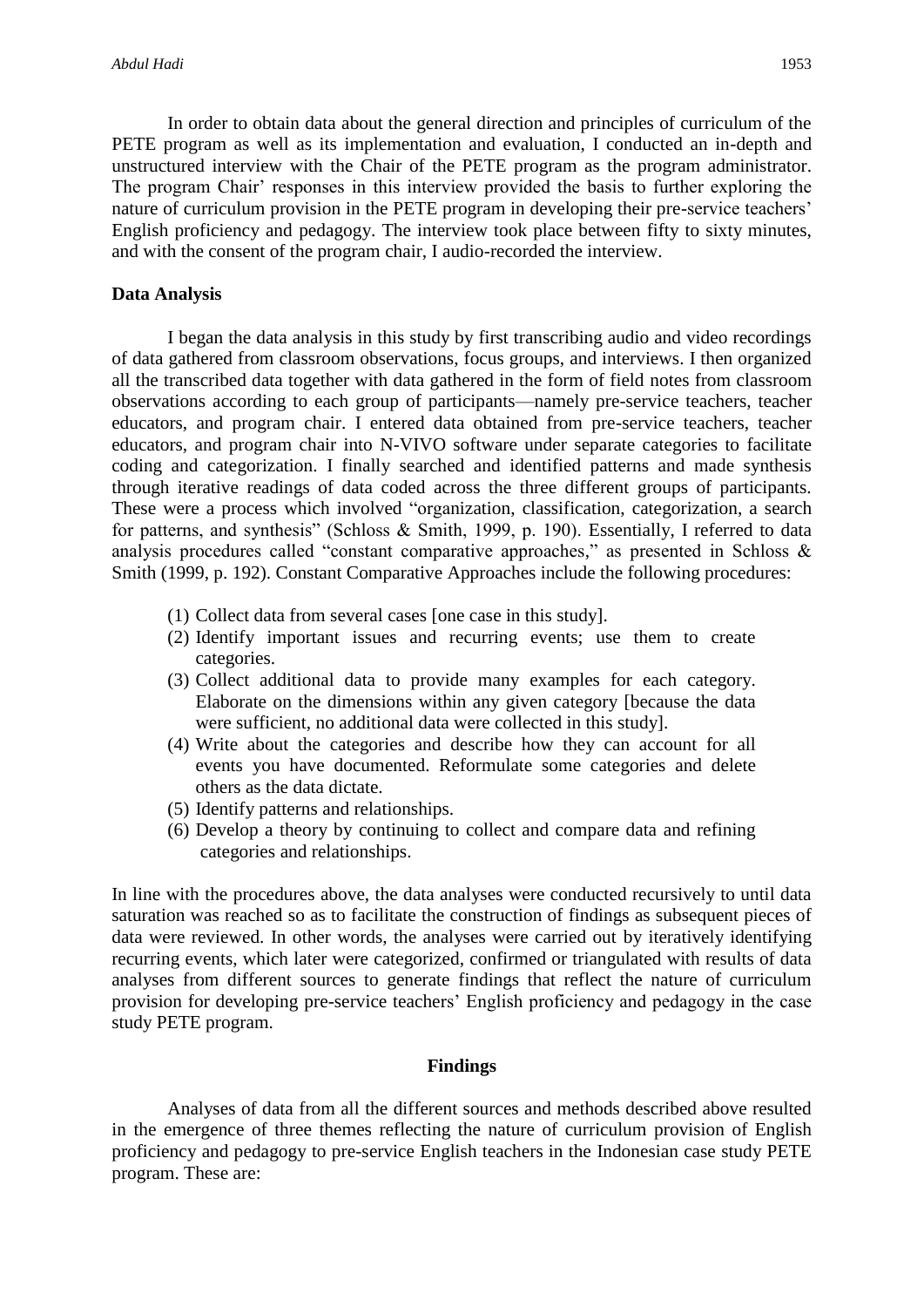- (1) inadequacy of English proficiency in learning to teach English,
- (2) lack of balance between theory and practice in learning to teach English, and
- (3) inadequate facilitation for contextual, relevant, and integrated learning experiences

Evidence based on analyses of relevant data sources supporting the emergence of these themes is presented in the following sub-sections.

#### **Inadequacy of English proficiency in learning to teach English**

The first theme to emerge was the pre-service teachers' experience of learning to teach English with inadequate English proficiency. This finding suggests that the PETE program in this study failed to provide adequate learning support to pre-service teachers in improving their English proficiency as part of their preparation to become English teachers. Evidence supporting this theme was drawn from analyses of data obtained from interviews with teacher educators and the program chair, focus groups, and classroom observations.

Analyses of data from interviews with the teacher educators, for example, indicated that four of the six teacher educators were not content with the pre-service teachers' level of English proficiency. One lecturer stated that:

They do have knowledge…but I think it's not adequate. When they want to teach and to prepare the lesson plan etc., they do not have the knowledge needed [to teach]. So, what will they teach? Because at the same time, they themselves still make grammatical mistakes, mispronunciations, they still don't know the words. Generally, they still have to translate from Indonesian into English.

The concern of the teacher educators, along with the uncertainty of the Program Chair, corresponds with the pre-service teachers' response. Analyses of data from focus group discussions with the pre-service teachers indicated that they were not content with the ways their English proficiency was developed. A pre-service teacher said:

I think the foundations of our English proficiency have not been developed properly. Lecturers assumed prospective teachers to have had good English proficiency. Thus the English proficiency was never "polished." I was hoping that, in semesters 1 and 2, my English was developed properly. Lecturers always neglected [the importance of] courses [offered] in the early semesters.

Reflection of the pre-service teachers above, along with evaluation of the teacher educators, represented a nature of inadequacy in the PETE program's curriculum provision in ensuring adequate improvement of their English proficiency. Data from the teacher educators resonates the tone of blaming the senior pre-service teachers for their inability to use English at an adequate level of proficiency. This unfortunate reality is confirmed by the pre-service teachers who indicated that, despite the fact that their teacher educators taught courses to improve their English proficiency, they did not do it in ways that were supportive for them to achieve adequate level of proficiency to teach English to school students. Supported with similar data obtained from the program chair interview and classroom observations (which, due to limited space, cannot be presented here), these accounts from both the teacher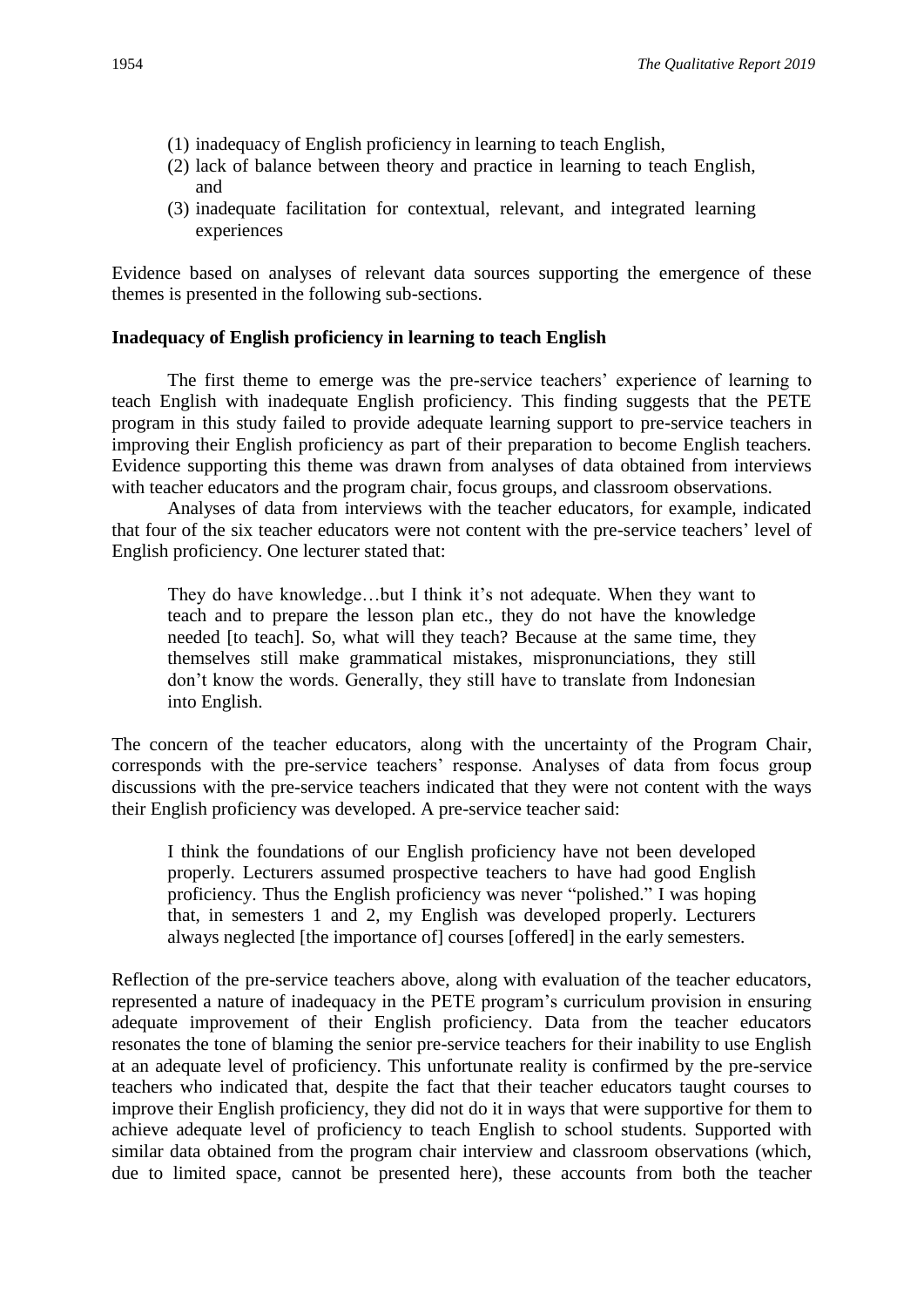educators and pre-service teachers reflect the need for a PETE program to regularly evaluate the adequacy of their efforts in improving pre-service teachers' English proficiency.

#### **Lack of balance between theory and practice in learning to teach English**

The next theme that emerged as the second finding of this study was "lack of balance between theory and practice in learning to teach English." Unlike the first finding which revealed the nature of inadequacy, this finding reflects an imbalanced nature of the PETE program's curriculum provision both in terms of development of pre-service teachers' pedagogy and English proficiency. Indication of more theoretical and less practical provision in their teacher education emerged from analyses of three data sources: interview with the program chair, focus groups, and classroom observations.

Analysis of interview data obtained from the program chair indicated that inadequate availability of facilities hampered the intention to provide sufficient practice to pre-service teachers. The program chair explained that "implementation of the new curriculum, in which practical learning experiences were included, is still supported by old…[and] outdated facilities. ...this has resulted in inadequate provision of practical learning experiences" (Interview with the program chair). This was a challenging reality in enacting the PETE curriculum, and contributed to pre-service teachers' experiencing learning to teach with an approach that was detached from the contexts of the real usage of English and its teaching in schools due to inadequate availability of facilities such as language laboratory and teaching media.

Different evidence indicating provision of more theories and less practice to preservice teachers emerged from analyses of focus group data. The pre-service teachers from both focus groups indicated that provision of learning to teach was too theoretical and was not followed by practical examples of how the theories could be practiced. In one of the focus group discussions, a pre-service teacher commented that "teacher educators have presented that the teaching methods should be such and such…But that's only in theories. … [we were] not given the real examples of the teaching methods."

The pre-service teachers also lamented the lack of exemplary classroom practices by their teacher educators. In one of the focus groups, a pre-service teacher explained that:

In my opinion, someone who teaches about good teaching methods should demonstrate good teaching too. But I do not see that teacher educators demonstrate such good teaching. They just teach as they like. What is that like for a pre-service teacher? That's the example for teaching university students. But teaching school students requires more attention than teaching university students.

The above accounts from interview with the program chair and focus groups—supported by similar details from classroom observations, revealed a traditional nature of curriculum provision, in which mastery or provision of theories is believed to result in good practice. As implied in the accounts of the program chair, development of pre-service teachers' teaching skills requires availability of supporting learning facilities, which in the case of the PETE program was limited. This was further worsened by teacher educators' inability to practice what they preached when teaching courses to improve pre-service teachers' pedagogy and English proficiency. This finding sheds light for every PETE program that sufficient proportion of practice needs to be made available to facilitate pre-service teachers in learning to teach English.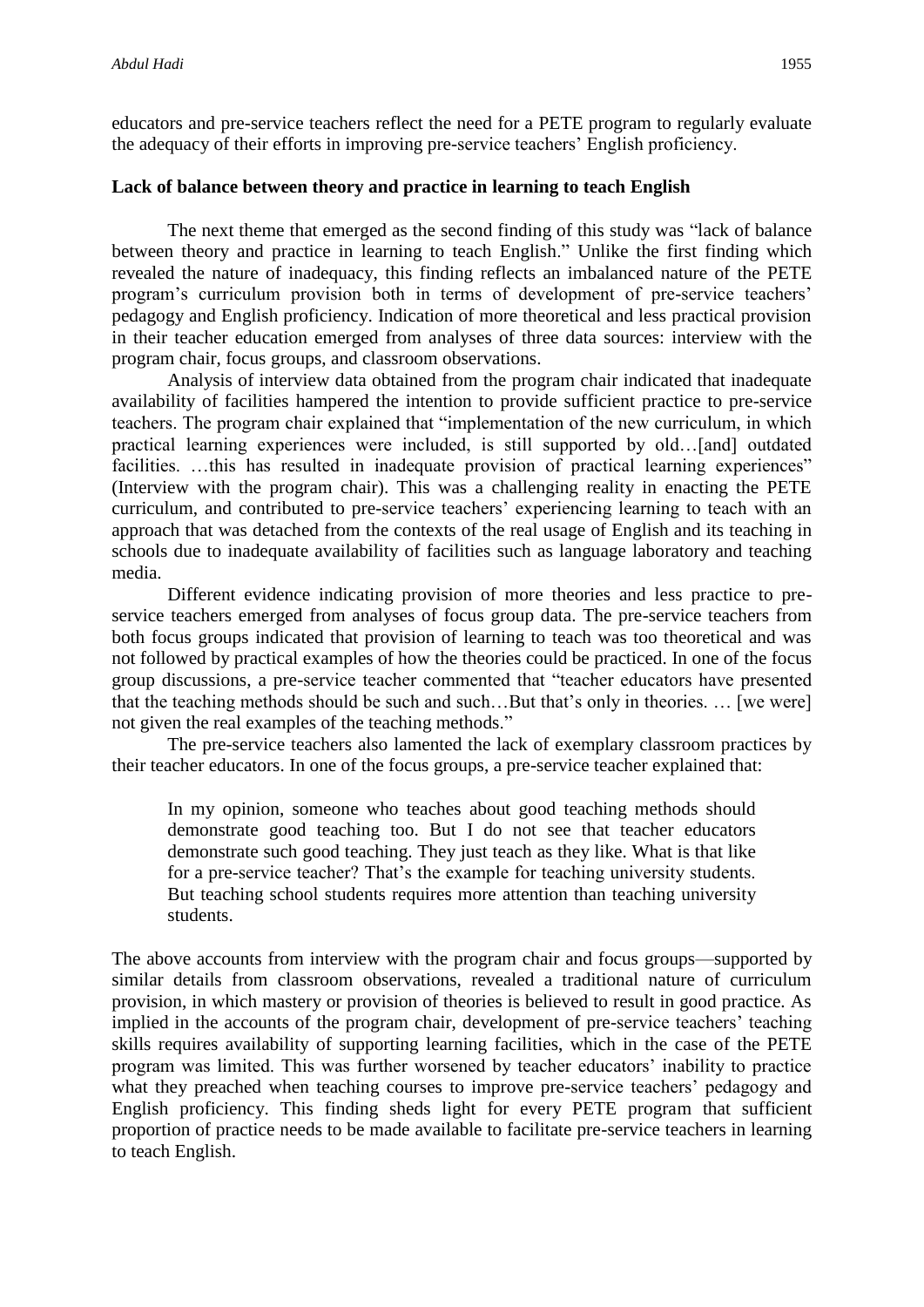#### **Inadequate facilitation for contextual, relevant, and integrated learning experiences**

The theme "inadequate facilitation for contextual, relevant, and integrated learning experiences" emerged from data analyses as the last finding in this study. It represents a different dimension of inadequacy in the nature of the PETE program's curriculum provision, namely its inability to provide adequate context, relevance, and integration in the pre-service teachers' learning experience. The theme was revealed from analyses of data obtained from interviews with the program chair and lecturers, focus groups, and classroom observations.

The first evidence supporting this finding was reported by the program chair. When asked whether teacher educators in his PETE program have attempted to facilitate contextual, relevant, and integrated learning experience to the pre-service teachers, he responded:

In order to be able to do that, it's more possible for the young lecturers. The senior lecturers do not change much. And that is natural. The innovation is always initiated by the young. …but the innovations [by the young lecturers] are not guided. We want it to be guided. The teaching approach is still up to their individual understanding.

The above response from the program chair suggested that there were efforts to facilitate prospective teachers to experience contextual, relevant, and integrated learning experiences particularly by the young lecturers. However, these lecturers still worked individually or not collectively in a team of lecturers who had shared beliefs and common vision about the education of their pre-service English teachers.

More specifically, the pre-service teachers also reported that they did not experience pedagogical learning that is adequately contextualized into the realities of ELT in Indonesian schools. In one of the focus groups, one pre-service teacher commented that "the [educational] courses were all important. However, the lessons presented by the teacher educators were never related to our roles as English teachers later. That's what made them irrelevant." A more critical comment was made by a pre-service teacher in the other focus group. He said:

We need to know that classroom situation is very different out there. In this city [of Xxx], we find that schools are different. There's school using Singaporean-based curriculum, national plus schools, etc. We are not taught that they are different, and that students are different to each other. Students in the past are different from students in the current era. We are also not taught Educational Psychology. …..I can say that lecturers here do not teach us in ways that prepare us to teach out there.

Accounts from focus group data above are in line with data from all classroom observations. The data showed that the core idea of the PETE curriculum—educating pre-service teachers to become English teachers in Indonesian schools—was almost non-existent in the teaching and learning processes of the courses observed. For example, a classroom observation field note for an educational course reads:

the topic of the class discussion about teenagers' psychological development was presented and discussed by both the teacher educator and the pre-service teachers in general terms. There was no mention about how the topic is related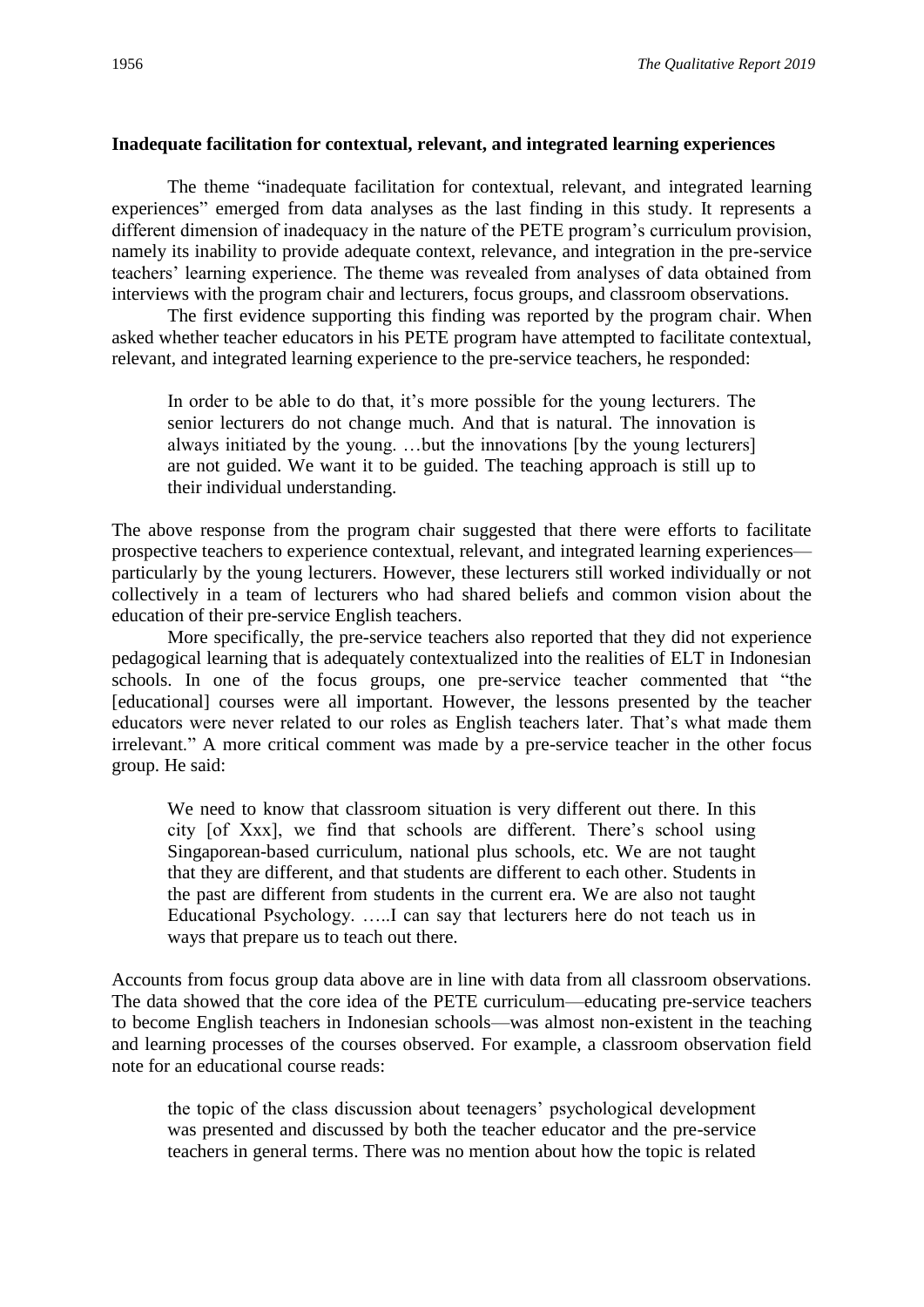to preparation to become teachers or English teachers, and none was about learning English as a foreign language by teenagers.

All of the accounts from different sources above evoke a curriculum provision that was fragmented and detached from the ultimate goal of the program, that is, to prepare the preservice teachers for a career in teaching English in Indonesian schools. Data from the program chair indicated that there was limited attention in the PETE program toward the importance of providing contextual, relevant, and integrated learning experience to the preservice teachers. What happened at the level of curriculum implementation, as revealed from focus group and observation data, corroborated this unfortunate reality of pre-service English teacher education. There needs a deeper awareness by teacher educators and administrator of the PETE program that inadequacy in contextualising pre-service teachers' learning experience contributed to lack of relevance and coherence in their preparation to become professional English teachers.

#### **Discussion**

It was argued earlier in this article that preparation of pre-service EFL teachers in the expanding circle of English is situated in a strategic but challenging linguistic and educational context. Findings from this case study reflect quite clearly the challenging nature in preparing pre-service teachers' English proficiency and pedagogy, which is potentially related to lack of immediate need to use English within such a context (see Kachru & Nelson, 2006). The findings also show that the curriculum provision demonstrated by the case study PETE program in preparing their prospective teachers' English proficiency and pedagogy did not indicate readiness to respond to Nunan's (2003) call to improve the quality of EFL teacher education in the Asia-Pacific region. As presented in the previous section, there is convincing evidence from this study that the PETE program did not do enough "to ensure that [prospective] teachers are adequately trained in language teaching methodology …, that [their] own language skills are significantly enhanced, ..." (Nunan, 2003, p. 610). In sum, data from this study indicate that the nature of curriculum provision in preparing prospective teachers' English proficiency and pedagogy in the PETE program is not supportive of efforts to teach non-native English language learners to become intelligible users of English both within and outside of the expanding circle of English. More detailed discussion of each finding from this study is presented in the following sub-sections.

#### **Learning to teach English with inadequate English proficiency**

This first finding provides an extent of empirical justification of Renandya's (2018) analysis on the English proficiency of the majority of Indonesian EFL teachers which "probably fall in the lower intermediate range, possibly in the B1-B2 levels on the CEFR [Common European Framework of Reference] scale [for foreign language learning proficiency]" (p. 4). This is generally considered a level of English proficiency that is insufficient for teachers to perform effective foreign language teaching in their classrooms (Renandya, 2018; Richards, 2017). These data on the nature of curriculum provision in preparing pre-service teachers' English proficiency for this study also resonate with Renandya's (2018) observation that some EFL teacher education programs in Indonesia overlook the importance of ensuring pre-service teachers to achieve sufficient proficiency to teach English in schools.

The finding that pre-service teachers learned to teach English with inadequate English proficiency echoes similar findings in Lamb's and Coleman's (2008) study in Riau (the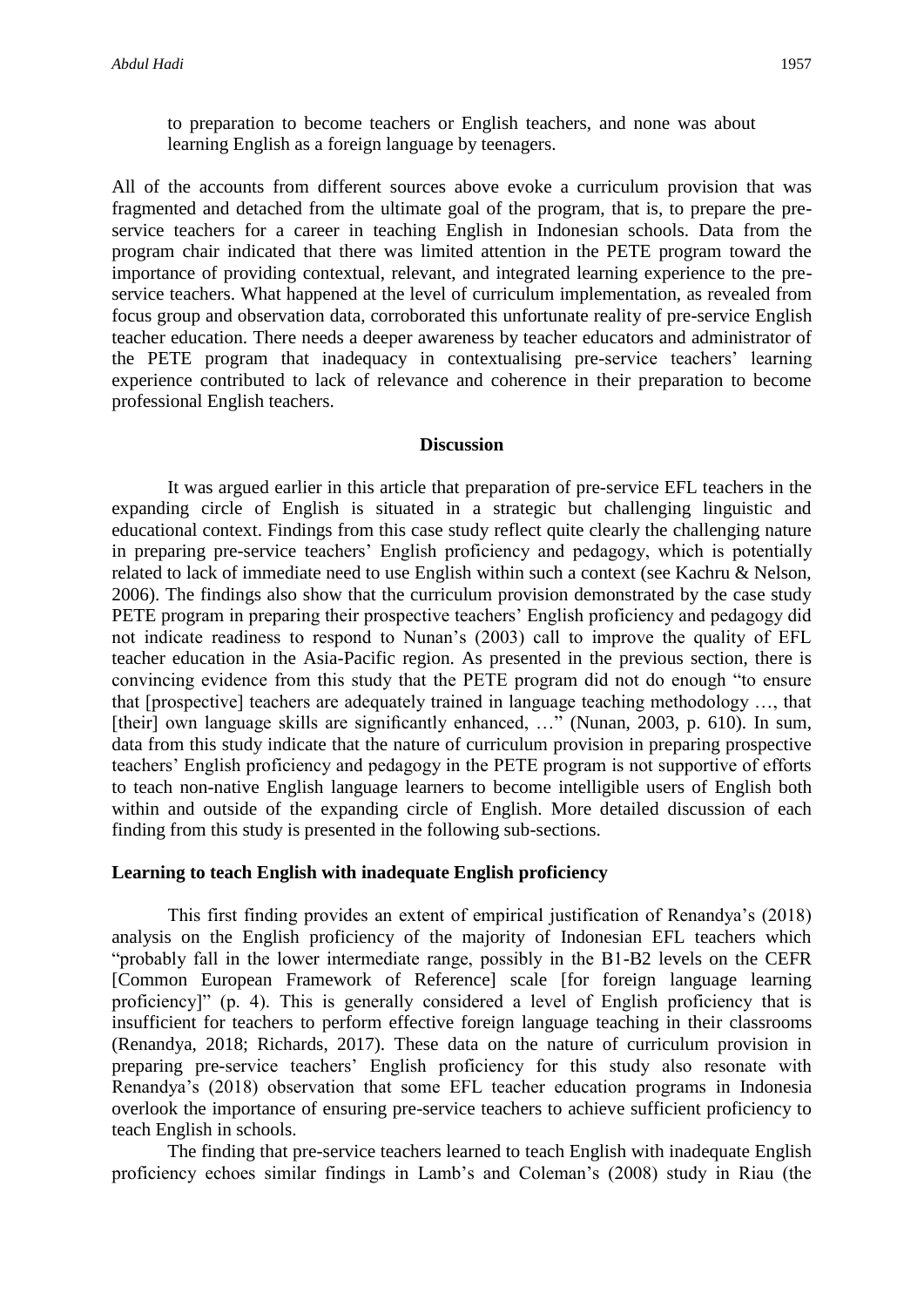province in which this study was conducted). Lamb and Coleman found that, aligning their findings with those of Nunan's (2003), lack of teachers' English proficiency contributed to what they called "a state education system struggling to provide the basic requirements for developing literacy in English" (2008, p. 196). This unfortunate situation, however, does not seem to be typical of the case study PETE program or English education in Riau Province. Recent studies and evaluation of English education and teacher education in Indonesia (see Ariatna, 2016; EF EPI, 2018; Fadhilah, 2018; Imperiani, 2012; Larson, 2014; Renandya, 2018) imply that nationally there are considerable number of English teachers who graduated from PETE programs with inadequate English proficiency and pedagogy.

This finding shows that, after six semesters in the EFL teacher education program, the pre-service teachers still lacked in the adequacy of their English proficiency to perform an effective foreign language teaching. It is a clear indication that new curricular innovations are needed in order to increase the adequacy of pre-service teachers' English proficiency. This is not to suggest that adequate English proficiency, let alone native-like proficiency, is a guarantee for effective English language teaching in this expanding circle of English, but rather as a crucial foundation for developing pre-service teachers' pedagogical skill (see again Renandya, 2018 and Richards, 2017). Among the possible options for curriculum innovations are (1) enacting curriculum provision that allows integration and interconnectedness among courses within the areas of English proficiency, knowledge about language and pedagogy as suggested by Trappes-Lomax (2002) and (2) emulating the administration of English proficiency assessment for English teachers as required to preservice English teachers in Hong Kong (Coniam, Falvey, & Xiao, 2017) as a mandatory curricular requirement for graduation. By improving curriculum provision to achieve the level of adequacy in their English proficiency, it is more possible for pre-service teachers to graduate as novice English teachers who are proficient in English and competent to teach it.

#### **Learning to teach with inadequate practical experiences**

This finding reflects another nature of inadequacy of the curriculum provision in preparing prospective teachers' pedagogy in the PETE program. It significantly relates to the inadequate institutional capacity of the PETE program and its teacher educators to provide practical experience as part of the preparation to improve prospective teachers' English proficiency and pedagogy. The program's teacher educators were found to "operate from unexamined conceptions of teaching that may make it difficult for them to teach in ways congruent with the goals of the curriculum" (Graves, 2009, p. 122), which among others require sufficient inclusion of practical learning experience. Data from classroom observations and focus groups showed that not only were the teacher educators not able to include sufficient practical learning experience, but they were also unable to contextualize the mainly theoretical learning experience. For many teacher educators—including those participating in this study, assumingly, their ability to understand new notions such as experiential learning is not always at the same pace as their ability to enact them in the teacher education curriculum. For example, the notion of critical pedagogy which promotes prospective teachers to critique their teaching experiences might only be taught to them, but ironically, is not demonstrated or reflected by their teacher educators in the courses taught to them (see Lin, 2004). Graves (2009) urges that "[t]eacher educators must "practice what they preach" and hold themselves accountable to the same criteria to which they hold teacherlearners" (p. 122).

From the perspective of the PETE program's institutional capacity, this finding resonates with Crandall's (2000, p. 41) observation that practical experiences provided to prospective teachers are "often too few, too late, and not sufficiently focused on the realities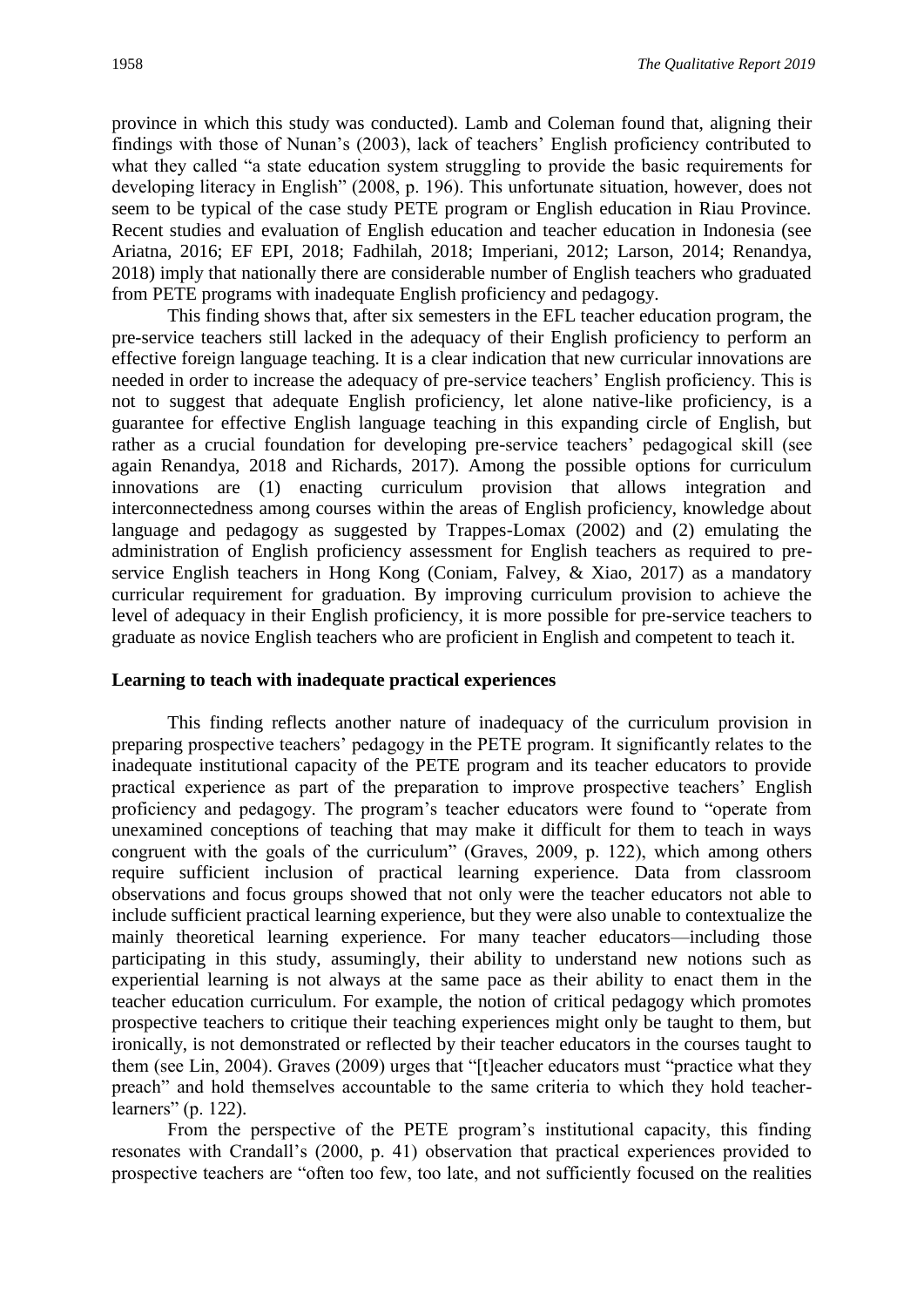of the classroom, the program, or the school." This second theme of the study's finding indicates that teacher education programs need to "integrate theoretically based knowledge traditionally taught in university classrooms with the experience-based knowledge traditionally located in the practice of teachers and realities of classrooms and schools" (Darling-Hammond, 2006, p. 99). Thus, ongoing collaborations and partnerships between university's located teacher education programs and schools need to be developed and maintained in order to provide pre-service teachers with sustained opportunities to observe and practice teaching (Graves, 2009).

The PETE program in this case study, and others in similar situation, can emulate some practical examples generated from Darling-Hammond's (2006) study of successful teacher education programs in the United States. They can be used as benchmarks for improving other teacher education programs with some modifications to suit the contexts surrounding their own teacher education programs. For some specific examples of practical learning experience in the successful teacher education programs in the United States, please see Darling-Hammond (2006, p. 100).

Darling-Hammond's (2006) examples of how to integrate theories and practices by interweaving coursework and clinical work show that learning to teach through practical experiences is not a complementary part of teacher education curriculum, but rather is integral and extensive in nature as part of the curriculum implementation. This is an important reminder to teacher education programs that seem to consider provision of preservice teachers' practical experiences as peripheral elements loosely embedded to their teacher education curriculum.

#### **Inadequate facilitation for contextual, relevant, and integrated learning experiences**

The last finding characterizes another nature of inadequacy in curriculum provision for preparing pre-service teachers' English proficiency and pedagogy: inability to adequately induce contextual, relevant, and integrated approaches in teacher educators' teaching practice. One unfortunate impact of such nature of curriculum provision is the use of "uninspired teaching methods" (Darling-Hammond, 2006, p. 279). These uninspired teaching methods were evident, among others, in the observation that most teacher educators in this study took advantage of the pedagogical trend to employ student-centred approach in their teaching by spending most of the class time for students' presentation, while they contributed only minimally to facilitate deep learning for the pre-service teachers. This nature of curriculum provision is potentially detrimental for pre-service teachers' preparation to develop a lasting foundation for their future EFL teaching career.

Engaging pre-service teachers in learning strategies such as case methods, close analyses of learning and teaching, performance assessments, and teaching portfolios (Crandall, 2000; Darling-Hammond, 2006; Richards, 1998; see also Burton, 2009) is a step that PETE programs can do to develop a sustainable and strong foundation for their preservice teachers' future teaching career. Research about teachers' learning suggests that the above learning strategies help teachers to identify alternative strategies, areas for improvement, and solutions to problems of practices for future teachings (Freese, 1999; Laboskey, 1992).

Another unfortunate impact of curriculum provision of this nature is that it leads to fragmented efforts in implementing the curriculum, which previously was also found in Luciana's (2004) study of PETE Programs that she investigated in other parts of Indonesia, namely Bali, Java, and Lampung. She found that the PETE programs were inadequate in their efforts to develop pre-service teachers' pedagogical competence due to "the fragmented curriculum framework and the rigidity of teaching practicum" (p. 3), as well as lack of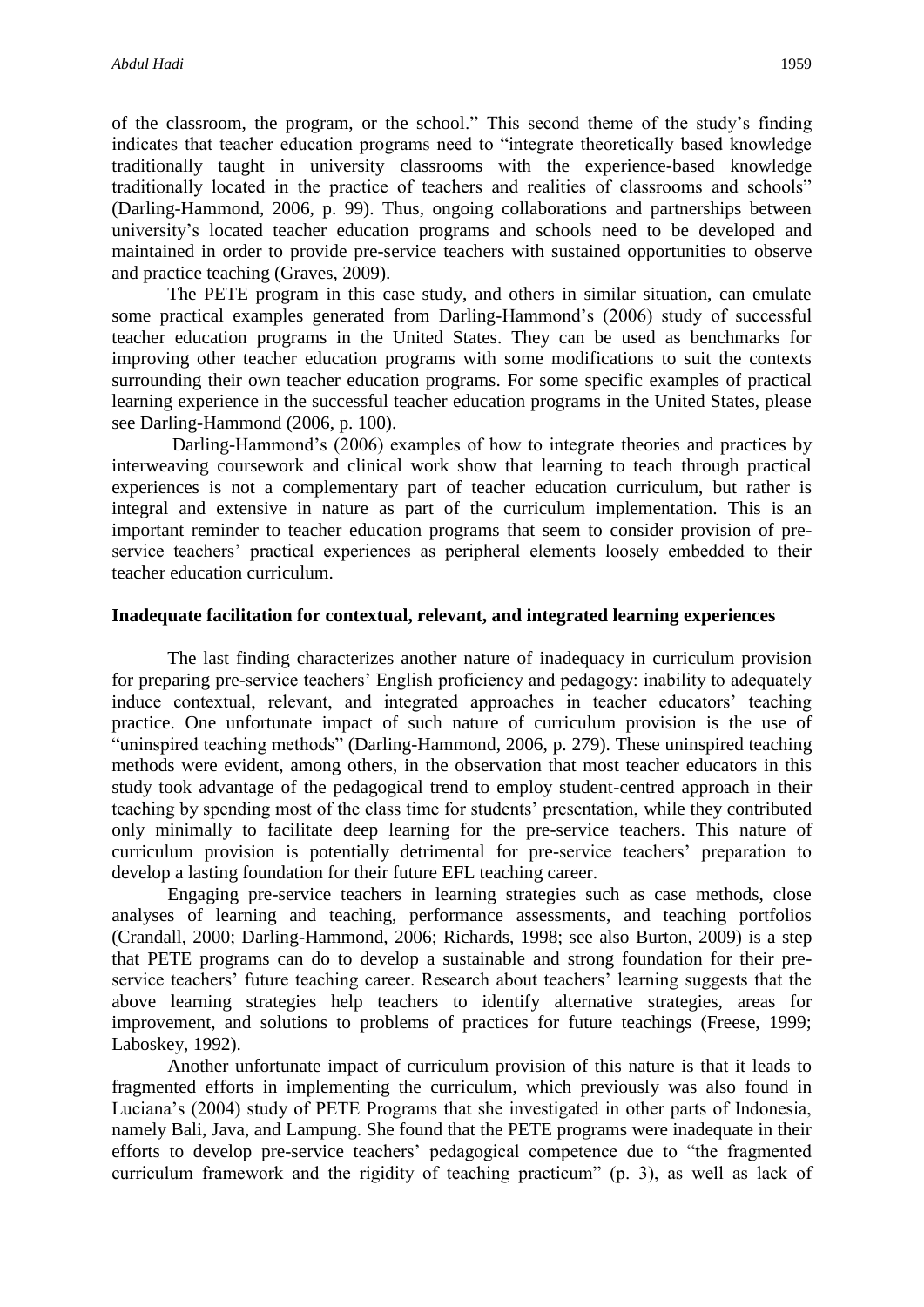collaboration between universities' PETE programs and their apprenticeship schools. Another conclusion from this study is that, due to the superficial nature of collaboration between university teacher education programs and schools, teacher educators became unfamiliar with the reality of teaching and learning in schools, which makes it difficult for them to facilitate learning experience that is relevant, contextual and integrated for pre-service teachers.

In sum, an important lesson from this finding is that PETE programs need to nurture an understanding to their teacher educators and prospective teachers that teaching is "…inherently problematic, given the non-routine needs of students and the ever-expanding nature of knowledge," and, thus, needs to be viewed as "inherently collective, something to be developed with colleagues who are partners in learning and problem solving" (Darling-Hammond, 2006, p. 109). Another important lesson from this finding is the need for PETE programs to promote an awareness that their curriculum provision for developing pre-service teachers' English proficiency and pedagogy need to be situated within the multiple contexts affecting their experience in learning to teach English as a foreign language (see Johnson, 2006). These collective, collegial, and contextual views of teaching suggest that PETE program in this case study and other teacher education programs in similar situation implement their teacher education curriculum with an awareness that pre-service teachers will need to continue working with other teachers, lecturers, and educational practitioners, students, and parents when they begin their teaching career (see Johnston, 2009). Collaborations are crucial in the process of learning to teach, and even more so in the actual tasks of teaching.

#### **Conclusion and Implication**

Stories of EFL teacher education in this case study reveal the nature of curriculum provision that is inadequate in preparing pre-service teachers' English proficiency and pedagogy. It is represented in three themes: *inadequacy of English proficiency in learning to teach English*, *lack of balance between theory and practice in learning to teach English*, and *inadequate facilitation for relevant, contextual, and integrated learning experience*. As discussed in the previous section, this nature of curriculum provision reflects resonance to the general perception, and also evidence, of unsatisfactory result of English education in Indonesia. There are a number of possible factors potentially contributing to this unfortunate result, and findings from this case study have shown that the unsupportive nature of curriculum provision in EFL teacher education, though rather indirectly, is a significant contributor. This case study has shown that the unsupportive nature of curriculum provision potentially contributes to prospective teachers' unpreparedness in terms of their English proficiency and pedagogy to enter the EFL teaching profession after their graduation.

A closer analysis of the three emerging themes representing the nature of curriculum provision in this study indicates that there are preconditions that have to be met by an EFL teacher education program in order to generate curriculum provision that facilitate pre-service teachers to develop adequate level of English proficiency and pedagogy. These preconditions centre around three fundamental aspects of an EFL teacher education program, namely the teacher educators, the program's administration/management, and the supporting resources. It is important for an EFL teacher education program to ensure that these three important elements meet the required standards to support the realization of the program's curriculum goals.

First it is crucial to ensure that teacher educators teaching in the program are equipped with the ability and commitment to use English both for general communication and pedagogical or academic purposes. In the context of the expanding circle of English in which exposure to English communication is rare, teacher educators' ability and commitment to use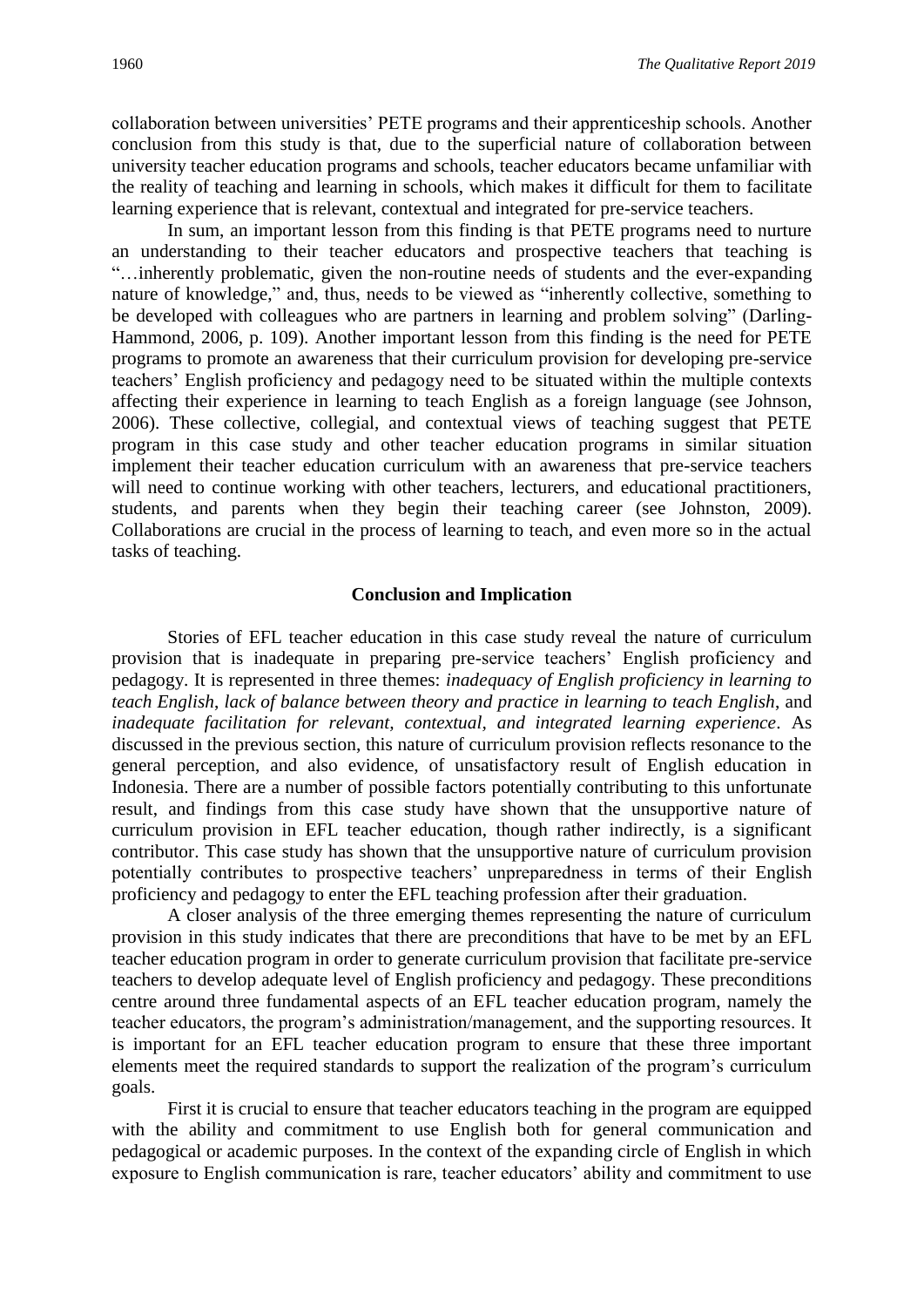English in their interaction with the pre-service teachers, either inside or outside of the classrooms is an important resource for a supportive curriculum provision. Besides, teacher educators need to be able to provide learning experiences that are enabling pre-service teachers to face and cope with the challenges of teaching English in an expanding circle context. As foreign language teaching involves a lot of practice as well theories, teacher educators need to equip themselves with, not only the ability to translate theories into practice, but also the ability to theorize from practice. Teacher educators' ability to demonstrate this professional attribute has lasting impact as it provides good role models for pre-service teachers both during and after their EFL teacher education program. These are challenging professional commitments for individual teacher educators, which they can only fulfil with the support from the program and other fellow teacher educators.

The second precondition for a supportive curriculum provision generated from analysis of this study's findings is ability of the program to ensure that its administration and management is conducted based on knowledge, policies, and good practices of SLTE. This implies that the program is administered and managed by a team led by a program chair who is familiar with, and keen to learn about, development in SLTE. This is a crucial element in ensuring that issues and needs related to teacher educators, pre-service teachers, teaching and learning facilities and funding are managed based on an adequate understanding of the core business of the program: education of pre-service EFL teachers. This is a broad issue which space for this article does not suffice for exploration, but among others includes issues in the administration and management of recruitment of pre-service teachers, teacher educators, and administration staffs, professional development programs for teacher educators and staffs, and curriculum development and evaluation. In EFL context such as Indonesia, this is an issue that needs continuous assertion because it is not unusual that the importance of adequacy in disciplinary knowledge in SLTE is ignored in the administration and management of PETE programs. Also, placing disciplinary knowledge in SLTE as the foundation of the administration and management of PETE programs provides invaluable academic context in nurturing shared beliefs and teamwork approach among teacher educators and staffs—an important condition for implementation of an integrated, contextual, relevant, and comprehensive teacher education curriculum (see Darling-Hammond, 2006).

The last precondition for a supportive curriculum provision generated from analysis of this study's findings is the availability of sufficient resources to support the preparation of pre-service teachers' English proficiency and pedagogy and other aspects of EFL teacher education. There are certainly many types of resources needed to support the education of pre-service English teachers. However, of notable significance nowadays is the availability of information technology, which is supportive of curriculum provision not only in the process of preparing pre-service teachers' English proficiency and pedagogy, but also in the administration and management of EFL teacher education programs. In term of preparing pre-service teachers' English proficiency in the expanding circle of English, availability of information technology is an invaluable resource for filling the gap due to their limited exposure to authentic English communication. With the availability of relevant learning technologies, pre-service teachers can learn in more meaningful ways continually to improve their English proficiency for communication with both native and non-native speakers of English from different nationalities and linguistic backgrounds. Just as technology is an invaluable resource for preparing pre-service teachers' English proficiency, it is equally useful for facilitating development of their pedagogy to teach English in EFL context. For example, analysis of good classroom practice in teaching EFL can be conducted by playing, pausing, and replaying video recording of good classroom practice.

Findings from this case study have shown that supportive curriculum provision to prepare competent EFL teachers requires continuous professional development for teacher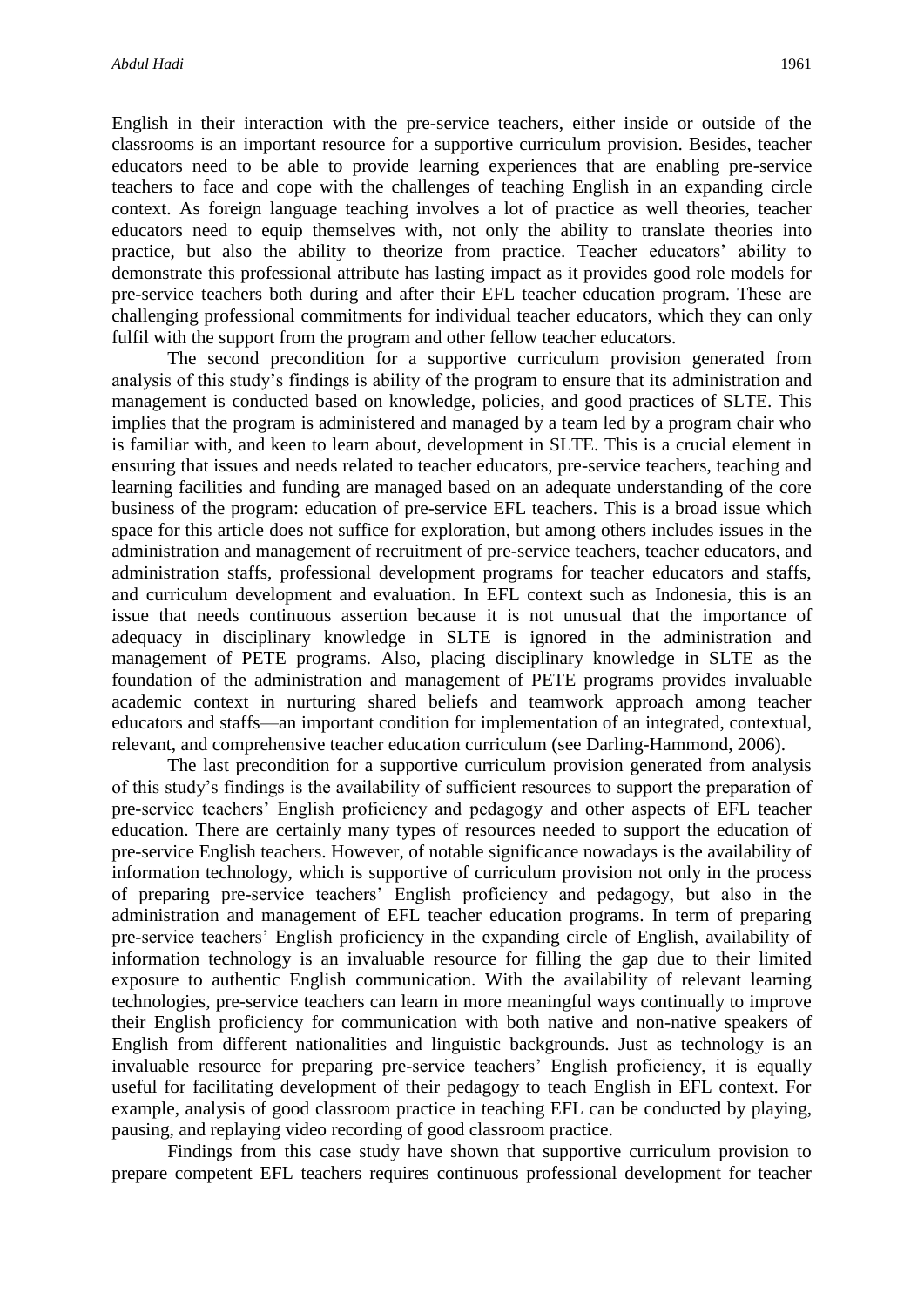educators, ongoing improvement of programs' administration and management, and sufficient investment in provision of teaching and learning resources. The findings also indicate that it is the inability of the case study PETE program to fulfil the preconditions for supportive curriculum provision, rather than challenges of learning English and learning to teach it in the expanding circle context, that inhibited the pre-service teachers to develop better in their English proficiency and pedagogy. Due to the limitation of this study as a single case study in only one country of the expanding circle of English, multiple case studies on this issue of SLTE in several different countries of the expanding circle will become significant addition for studies on EFL teacher education. Such studies will offer more comprehensive insights for policy makers, researchers, and practitioners for better English education and teacher education in this era of global economy and culture where in significant parts of the world English remains as a foreign language.

Finally, it is important to acknowledge limitations of this study. First, findings from this single case study do not necessarily suggest similar representation of all PETE programs in Indonesia due to the large number of PETE programs in the country. Besides, questionnaires could have been used to increase the depth and representation of data gathered from pre-service teachers and teacher educators. The researcher could have also invited some of the study's participants to review the data collected and requested other qualified individuals to participate in the data analyses stage to enhance the validity and reliability of the study's findings. However, these shortcomings arguably do not diminish the potential relevance of findings and insights generated from this study in the efforts to improve the quality of PETE curriculum and (English) teacher education in other Indonesian universities. This is especially true in light of similar findings from related studies in other parts of Indonesia (see Ariatna, 2016; Luciana, 2004; Renandya, 2018) and shared commonalities among Indonesian PETE programs in terms of education system, bureaucracy, availability of resources, and the role of English in the society.

#### **References**

- Al-Hazmi, S. (2003). EFL teacher preparation programs in Saudi Arabia: Trends and challenges. *TESOL Quarterly, 37*(2), 341-344.
- Ariatna, A. (2016). The need for maintaining CLT in Indonesia. *TESOL Journal, 7*(4), 800- 822. doi: 10.1002/tesj.246
- Bjork, C. (2005). *Indonesian education: Teachers, schools, and central bureaucracy.* New York, NY: Routledge.
- Bradford, A. (2007). Motivational orientations in under-researched FLL contexts: Findings from Indonesia. *RELC Journal, 38*(3), 302-323. doi: 10.1177/0033688207085849
- Braine, G. (2004). The nonnative English-speaking professionals' movement and its research foundations. In L. D. Kamhi-Stein (Ed.), *Learning and teaching from experience: Perspective on nonnative English-speaking professionals* (pp. 9-24). Ann Arbor, MI: The University of Michigan Press.
- Brutt-Griffler, J., & Samimy, K. K. (1999). Revisiting the colonial in the postcolonial: Critical praxis for non-native English speaking teachers in a TESOL program. *TESOL Quarterly, 33*(3), 413-431.
- Burton, J. (2009). Reflective practice. In A. Burns & J. C. Richards (Eds.), *The Cambridge guide to second language teacher education* (pp. 298-307). New York, NY: Cambridge University Press.
- Butler, G. Y. (2004). What level of English proficiency do elementary school teachers need to attain to teach EFL? Case studies from Korea, Taiwan, and Japan. *TESOL Quarterly, 38*(2), 245–278.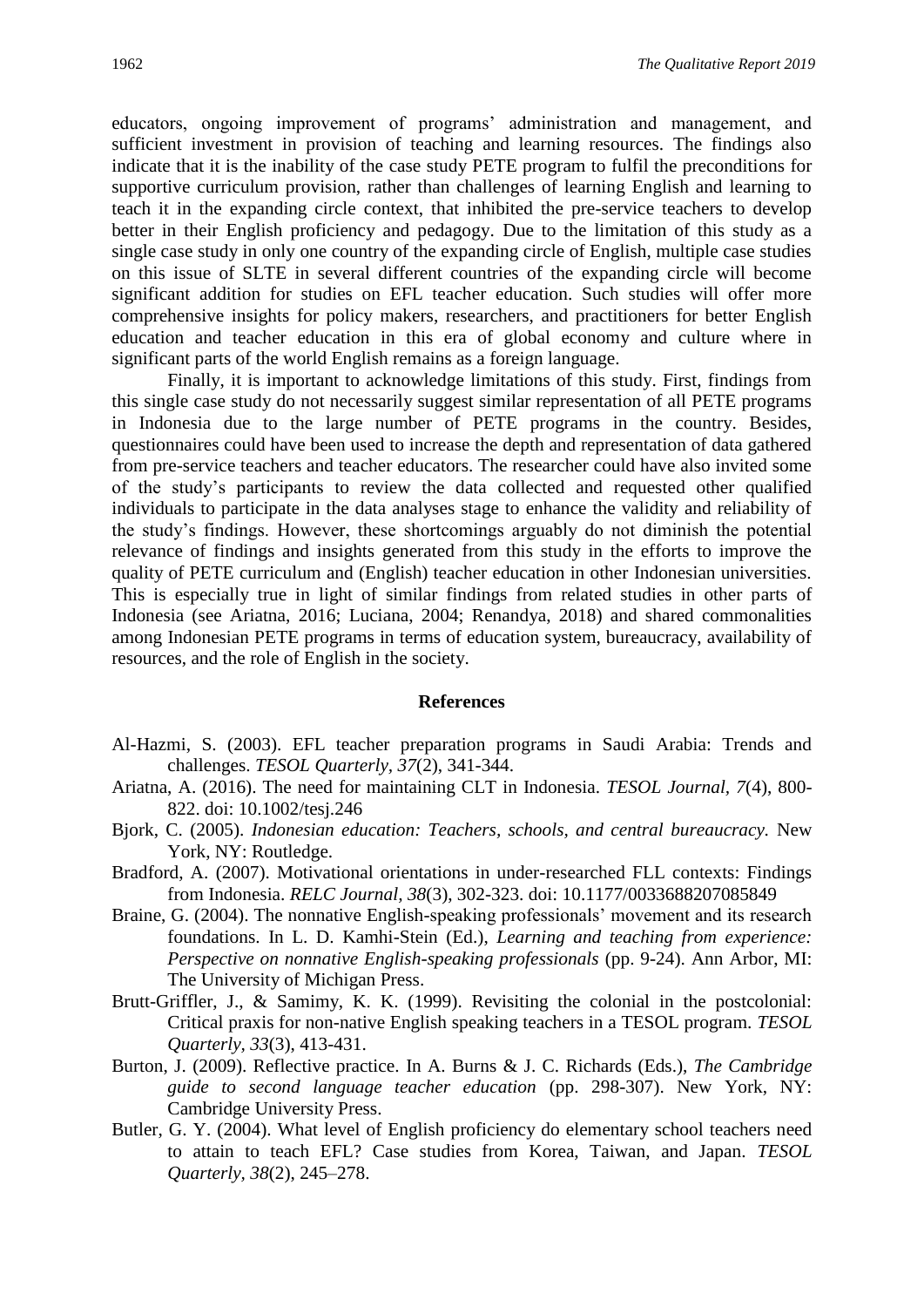- Cahyono, B. Y., & Widiati, U. (2004). Introduction: The tapestry of English language teaching and learning in Indonesia. In B. Y. Cahyono & U. Widiati (Eds.), *The tapestry of English language teaching and learning in Indonesia* (pp. xi- xxi). Malang, Indonesia: State University of Malang Press.
- Canagarajah, A. S. (1999). *Resisting linguistic imperialism in English teaching*. Oxford, UK: Oxford University Press.
- Canagarajah, A. S. (2005). Introduction. In A. S. Canagarajah (Ed.), *Reclaiming the local in language policy and practice* (pp. xiii–xxx). Mahwah, NJ: Erlbaum.
- Coniam, D., Falvey, P., & Xiao, Y. (2017). An investigation of the impact on Hong Kong's English language teaching profession of the language proficiency assessment for teachers of English (LPATE). *RELC Journal, 48*(1), 115-133.
- Crandall, J. A. (2000). Language teacher education. *Annual Review of Applied Linguistics, 20,* 34-55.
- Creswell, J. W. (2012). *Educational research: Planning, conducting, and evaluating quantitative and qualitative research* (4<sup>th</sup> ed.). Boston, MA: Pearson.
- Dardjowidjojo, S. (2000). English teaching in Indonesia. *EA Journal,18*(1), 22-30.
- Darling-Hammond, L. (2006). *Powerful teacher education: Lessons from exemplary programs*. San Francisco, CA: Jossey-Bass.
- De Oliveira, L. C. & Richardson, S. (2004). Collaboration between native and nonnative English-speaking educators. In L. D. Kamhi-Stein (Ed.), *Learning and teaching from experience: Perspective on nonnative English-speaking professionals* (pp. 294-306). Ann Arbor, MI: The University of Michigan Press.
- EF EPI. (2018). *English proficiency index.* Retrieved February 2019 from <https://www.ef.sg/epi/>
- Ellinger, A. D., Watkins, K. E., & Marsick, V. J. (2005). Case study research methods. In R. A. Swanson, & F. Holton III (Eds.), *Research in organizations: Foundations and methods of inquiry* (pp. 327-350). San Francisco, CA: Bernet-Koehler Publishers Inc.
- Fadhilah, E. (2018). Rethinking the Maintenance of CLT in Indonesia: A Response to Ariatna's "The Need for Maintaining CLT in Indonesia" *TESOL Journal, 9*(1), 224- 236.<https://doi.org/10.1002/tesj.341>
- Freese, A. R. (1999). The role of reflection on preservice teachers' development in the context of a professional development school. *Teaching and Teacher Education, 15*(8), 895-909.
- Graves, K. (2009). The curriculum of second language teacher education. In A. Burns & J. C. Richards (Eds.), *The Cambridge guide to second language teacher education* (pp. 115-124). New York, NY: Cambridge University Press.
- Imperiani, E. (2012). English language teaching in Indonesia and its relation to the role of English as an international language. *Passage, 1*(1), 1-12.
- Inoue, N., & Stracke, E. (2013). Non-native English speaking postgraduate TESOL students in Australia: Why did they come here? *University of Sydney Papers in TESOL, 8*, 29- 56.
- Jazadi, I. (2000). Constraints and resources for applying communicative approach in Indonesia. *EA Journal,18*(1), 31-40.
- Jenkins, J. (2015). *Global Englishes: A resource book for students* (3<sup>rd</sup> ed.). Abingdon, UK: Routledge.
- Johnson, K. E. (2006). The sociocultural turn and its challenges for second language teacher education. *TESOL Quarterly, 40*(1), 235-257.
- Johnson, K. E. (2009). *Second language teacher education: A sociocultural perspective.* New York, NY: Routledge.
- Johnston, B. (2009). Collaborative teacher development. In A. Burns & J. C. Richards (Eds.),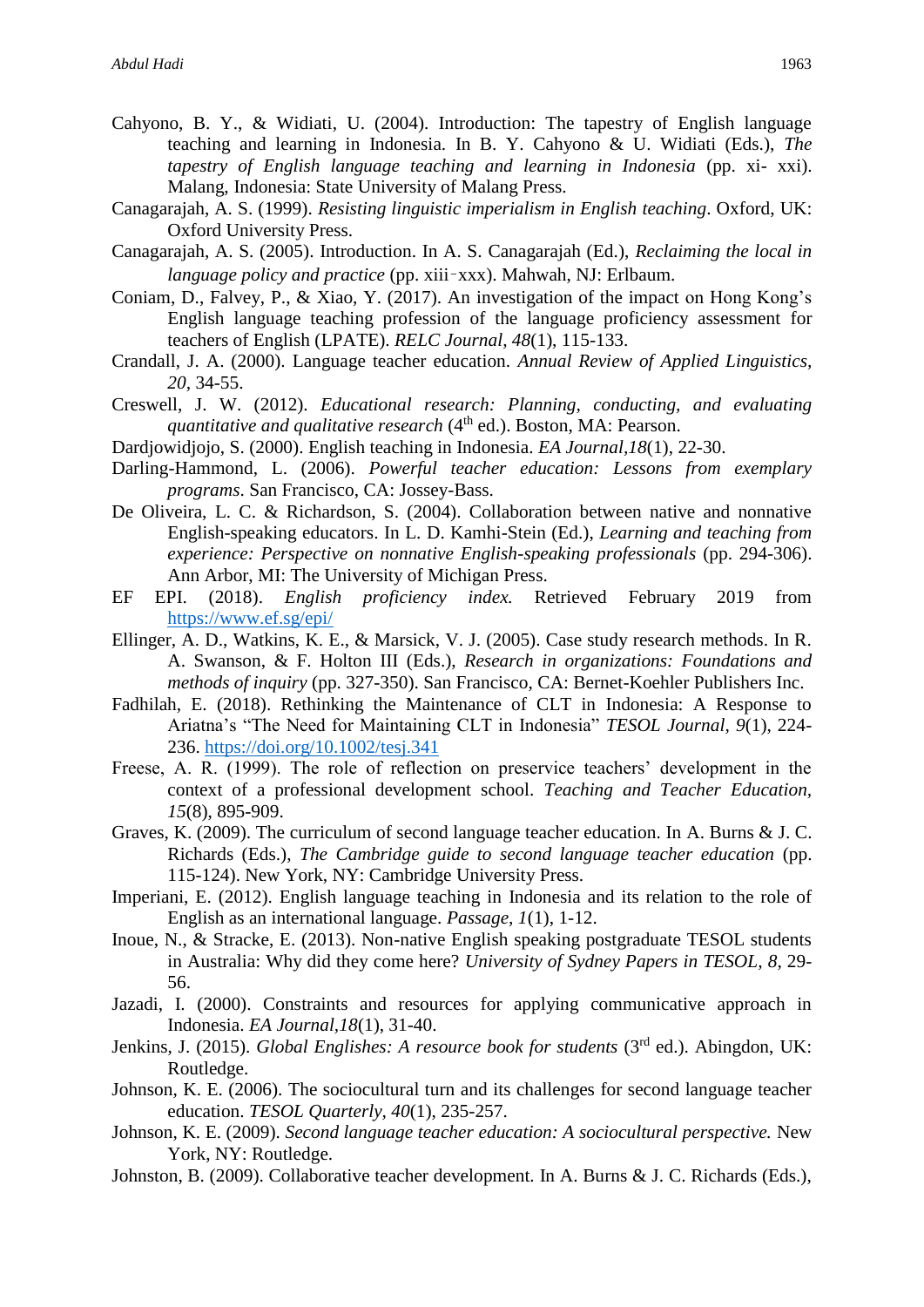*The Cambridge guide to second language teacher education* (pp. 241-249). New York, NY: Cambridge University Press.

- Kachru, B. B. (1985). Standards, codification, and sociolinguistic realism: The English language in the outer circle. In R. Quirk, & H. Widdowson (Eds.), *English in the world: Teaching and learning of language and literature* (pp. 11-30). Cambridge, UK: Cambridge University Press.
- Kachru, B. B., & Nelson, C. L. (2001). World Englishes. In A. Burns, & C. Coffin (Eds.), *Analysing English in a global context: A reader* (pp. 9–25). London, UK: Routledge.
- Kachru, Y., & Nelson, C. L. (2006). *World Englishes in Asian contexts.* Hong Kong: Hong Kong University Press.
- Kamhi-Stein, L. D. (1999). Preparing non-native professional in TESOL: Implications for teacher education programs. In G. Braine (Ed.), *Non-native educators in English language teaching* (pp. 145-158). Mahwah, NJ: Lawrence Erlbaum Associates, Inc.
- Kamhi-Stein, L. D. (2009). Teacher preparation and nonnative English-speaking educators. In A. Burns & J. C. Richards (Eds.), *The Cambridge guide to second language teacher education* (pp. 91-101). New York, NY: Cambridge University Press.
- Laboskey, V. A. (1992). Case investigations: Preservice teacher research as an aid to reflection. In J. Shulman (Ed.), *Case methods in teacher education* (pp. 175-193)*.*  New York, NY: Teachers College Press.
- Larson, K. R. (2014). Critical pedagogy(ies) for ELT in Indonesia. *TEFLIN Journal, 25*(1), 122-138.
- Lamb, M., & Coleman, H. (2008). Literacy in English and the transformation of self and society in post-Soeharto Indonesia. *International Journal Bilingual Education and Bilingualism, 11*(2), 189-205.
- Lee, I. (2004). Preparing nonnative English speakers for EFL teaching in Hong Kong. In L. D. Kamhi-Stein (Ed.), *Learning and teaching from experience: Perspective on nonnative English-speaking professionals* (pp. 230-249). Ann Arbor, MI: The University of Michigan Press.
- Lengkanawati, N. S. (2005). EFL teachers' competence in the context of English curriculum 2004: Implication for EFL teacher education. *TEFLIN Journal, 16*(1), 79-92.
- Lin, A. M. Y. (2004). Introducing a critical pedagogical curriculum: A feminist reflective account. In B. Norton & K. Toohey (Eds.), *Critical pedagogies and language learning* (pp. 271-290). Cambridge, MA: Cambridge University Press.
- Liu, D. (1999). Training non-native TESOL students: Challenges for TESOL education in the west. In G. Braine (Ed.), *Non-native educators in English Language Teaching* (pp. 197-210). Mahwah, NJ: Lawrence Erlbaum Associates, Inc.
- Luciana, L. (2004). Developing standards for language teacher education programs in Indonesia: Professionalizing or losing in complexity. *TEFLIN Journal*, *15*(1), 19-28.
- Madya, S. (2007). Searching for an appropriate EFL curriculum design for Indonesian pluralistic society [Abstract]. *TEFLIN Journal, 18*(2).
- Mahboob, A. (2004). Native or nonnative: What do students enrolled in an intensive English program think? In L. D. Kamhi-Stein (Ed.), *Learning and teaching from experience: Perspective on nonnative English-speaking professionals* (pp. 122-147). Ann Arbor, MI: The University of Michigan Press.
- Marcelino. M. (2008). English language teaching in Indonesia: A continuous challenge in education and cultural diversity [Abstract]. *TEFLIN Journal, 19*(1).
- Nguyen, M. (2013). The curriculum for English language teacher education in Australian and Vietnamese universities. *Australian Journal of Teacher Education, 38*(11), 33-53.
- Nunan, D. (2003). The impact of English as a global language on educational policies and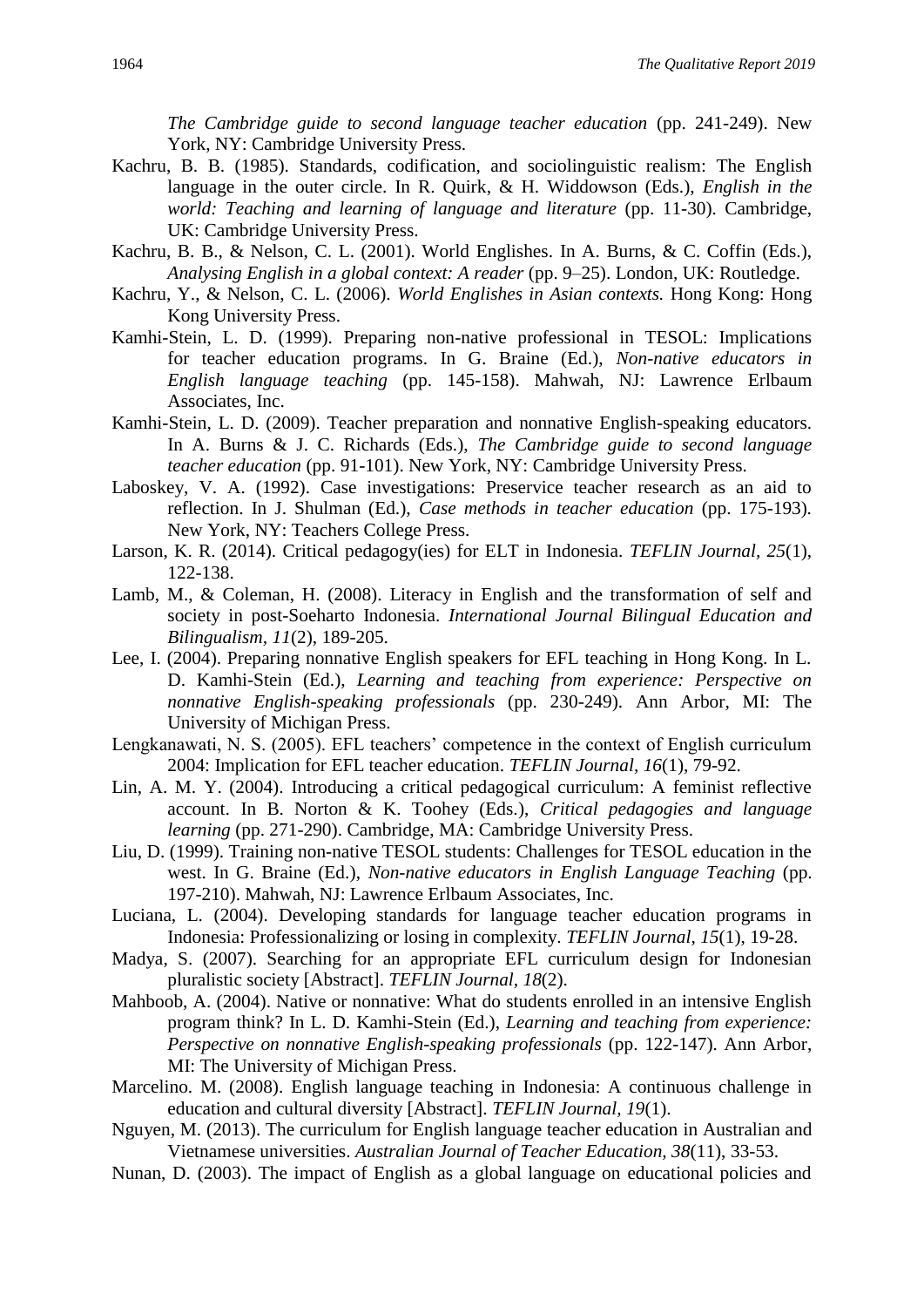practices in the Asia-Pacific region. *TESOL Quarterly, 37*(4), 589-613.

- Patton, M. Q. (2002). *Qualitative research and evaluation methods* (3<sup>rd</sup> ed.). Thousand Oaks, CA: Sage.
- Renandya, W. A. (2018). What kind of English proficiency is needed for effective teaching? [Presentation]. Invited paper presented in the *Indonesian TESOL Summit*, 3-4 Feb 2018, Century Park Hotel, Jakarta.
- Richards, J. C. (1989, June). *Beyond training: Approaches to teacher education in language teaching* [Presentation]. Keynote address presented at a workshop on second language teacher education. Sydney, Australia: Macquarie University.
- Richards, J. C. (1998). *Beyond training*. New York, NY: Cambridge University Press.
- Richards, J. C. (2017). Teaching English through English: Proficiency, pedagogy and performance. *RELC Journal*, 48(1), 7-30.
- Roberts, J. (1998). *Language teacher education*. London, UK: Arnold.
- Sadtono, E. (2007). A concise history of teaching English as a foreign language in Indonesia. In Y. H. Choi & B. Spolsky (Eds.), *English education in Asia: History and policies*  (pp. 205-231). Seoul: Asia TEFL.
- Schloss, P. J., & Smith, M. A. (1999). *Conducting research.* Upper Saddle River, NJ: Prentice –Hall, Inc.
- Seidlhofer, B. (1999). Double standards: Teacher education in the expanding circle. *World Englishes, 18*(2), 233-245.
- Sulistyo, U. (2015). *Improving English as a foreign language teacher education in Indonesia: The case of Jambi University* (Doctoral thesis). Available from RMIT University Research Repository. [\(https://researchbank.rmit.edu.au/view/rmit:](https://researchbank.rmit.edu.au/view/rmit) 161521)
- Susilo. (2015). Curriculum of EFL teacher education and Indonesian qualification framework: A blip of the future direction. *Dinamika Ilmu, 15*(1), 11-24.
- Trappes-Lomax, H. (2002). Introduction: Language in language teacher education—A discourse perspective. In H. Trappes-Lomax & G. Ferguson (Eds.), *Language in language teacher education* (pp. 1-21). Amsterdam, The Netherlands: John Benjamin Publishing.
- Yin, R. K. (2009). *Case study research: Design and methods* (4<sup>th</sup> ed.). Thousands Oak, CA: Sage.
- Yook, C., & Lee, Y. (2016). Korean EFL teachers' perceptions of the impact of EFL teacher education upon their classroom teaching practices. *Asia-Pacific Journal of Teacher Education*, *44*(5), 522-536 doi: 10.1080/1359866X.2016.1144171
- Yuwono, G. I., & Harbon, L. (2010). English teacher professionalism and professional development: Some common issues in Indonesia. *Asian EFL Journal, 43,* 145-163.